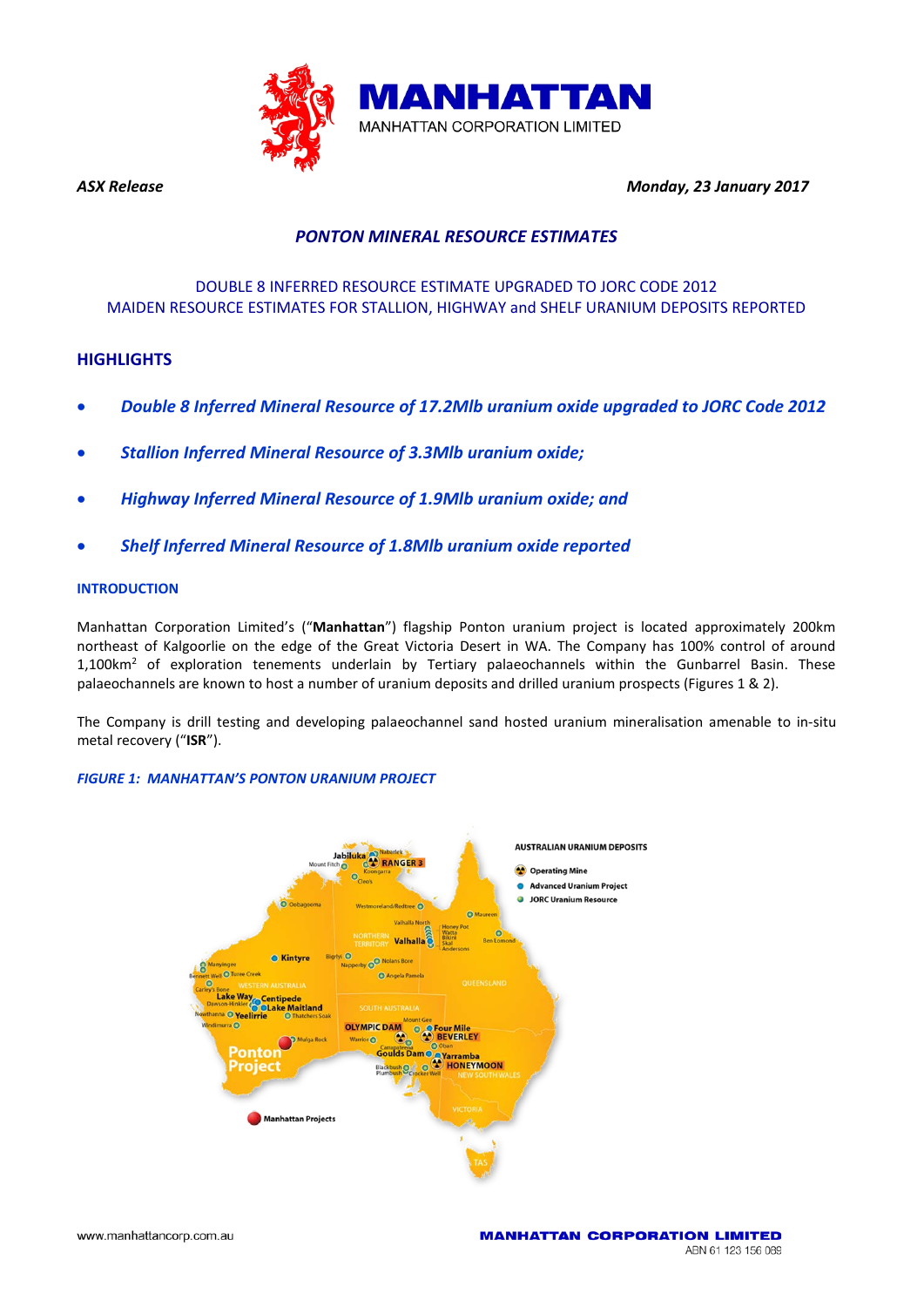

The Double Mineral Resource previously reported under the JORC Code 2004 has undergone a comprehensive review by resource specialists H&S Consultants Pty Ltd ("**H&SC**") and is now reported in accordance with the JORC Code 2012. The reported Inferred Resource for the Double 8 uranium deposit at Ponton in WA of 17.2 million pounds ("**Mlb**") of uranium oxide ("**U3O8**") at a 200ppm cutoff remains unchanged. This updated resource estimate prepared by H&SC is supported by further detailed information in Appendix 1 being the JORC Code 2012 prescribed Table 1.

Maiden Mineral Resource estimates for three deposits at Ponton have reported combined Inferred Mineral resources of 21.5 million tonnes ("Mt"), grading from 137 to 151ppm U<sub>3</sub>O<sub>8</sub> totalling 6.97Mlb U<sub>3</sub>O<sub>8</sub> at the 100ppm U<sub>3</sub>O<sub>8</sub> cutoff. These resource estimates have been prepared by H&SC and reported in accordance with the JORC Code 2012. The three maiden Resource Estimates reported for Ponton uranium project are:

- Stallion uranium deposit of 3.3Mlb U<sub>3</sub>O<sub>8</sub> at 100ppm cutoff;
- Highway uranium deposit of 1.9Mlb  $U_3O_8$  at 100ppm cutoff; and
- Shelf uranium deposit of 1.8Mlb  $U_3O_8$  at 100ppm cutoff

These maiden Resource Estimates prepared by H&SC are supported by further detailed information in Appendix 1 being the JORC Code 2012 prescribed Table 1.

The Double 8 uranium deposit is located on granted exploration licence, E28/1898, located mostly within the Queen Victoria Spring Nature Reserve ("**QVSNR**"). The Stallion, Highway and Shelf uranium deposits are located on E28/1523 and E39/1143 to the north and outside of the QVSNR (Figures 2 & 3).

#### *FIGURE 2: MANHATTAN'S PONTON TENEMENTS*



Exploration Results at Ponton, reported by Manhattan on 7 February 2014, have also identified four wide spaced drilled Exploration Targets with tonnage ranges of 4 to 45 million tonnes ("Mt"), grade ranges of 250 to 450ppm U<sub>3</sub>O<sub>8</sub> totalling 33 to 67Mlb  $U_3O_8$  at the 200ppm  $U_3O_8$  cutoff. In accordance with clause 17 of the JORC Code 2012, the potential quantity and grade reported as Exploration Targets in this report must be considered conceptual in nature as there has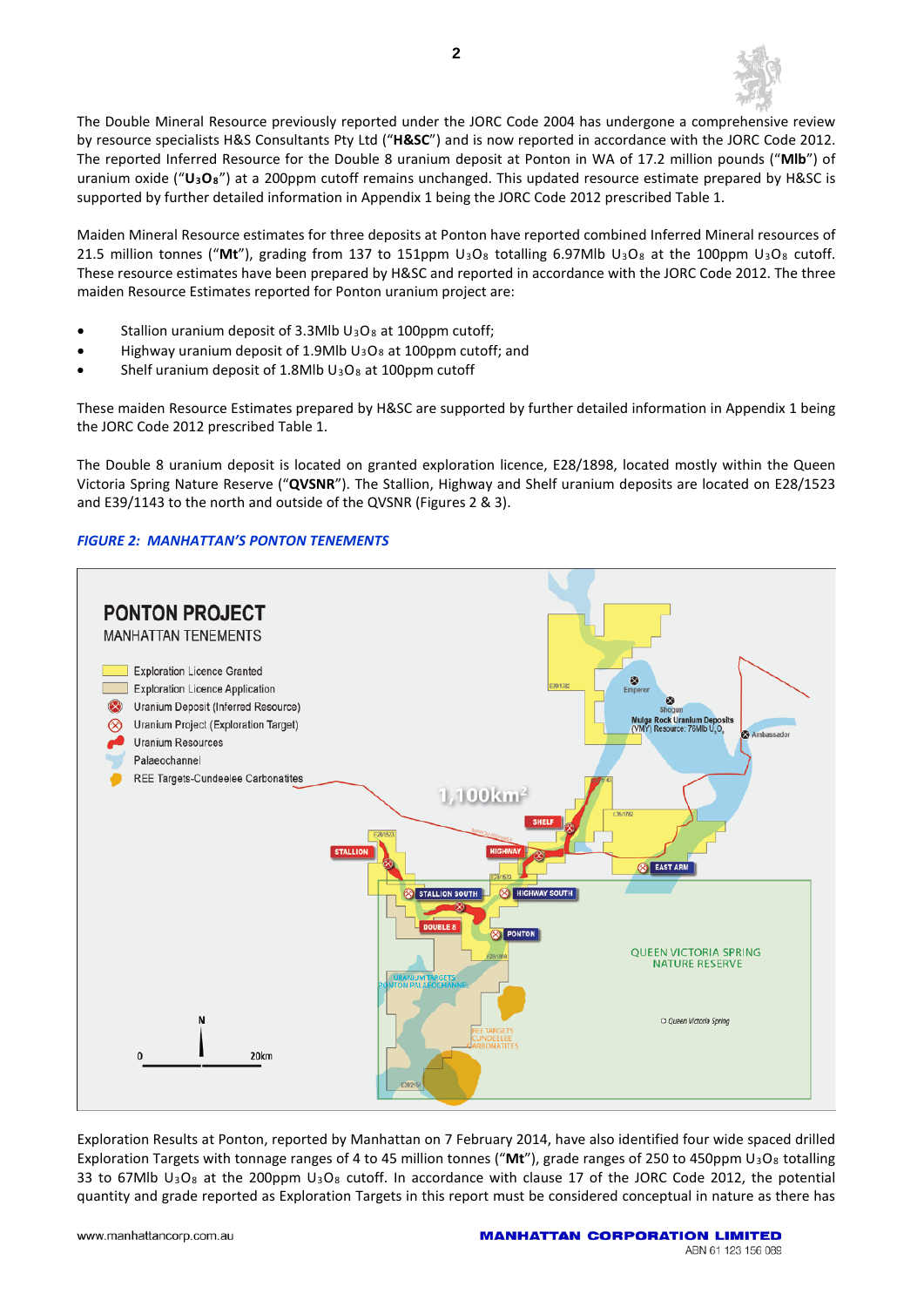

been insufficient exploration and drilling to define a Mineral Resource and it is uncertain if further exploration and drilling will result in the determination of a Mineral Resource.

The four Mineral Resource Estimates reported here, and the four Exploration Targets previously reported in 2014, are based on actual exploration results including Manhattan's aircore and sonic drilling of over 767 holes and 52,700 metres of drilling along the palaeochannels immediately to the north of QVSNR in 2009 and 2010, 21 holes and 1,170 metres of drilling by Manhattan in 2016 and over 70km of conductive palaeochannels defined by the Company's airborne EM and magnetic surveys within QVSNR (Figure 3) and uranium mineralised sands discovered in previous drilling of 114 holes and 6,900 metres of drilling and down hole gamma logging by PNC Exploration ("**PNC**") and Uranerz Limited ("**Uranerz**") in the area in the 1980's.

#### **REGIONAL GEOLOGICAL SETTING AND DRILLING**

The Ponton project area is underlain by Tertiary palaeochannels within the Gunbarrel Basin. Carbonaceous sand hosted uranium mineralisation, below 40 to 70 metres of cover, has now been defined by drilling along 55 kilometres of the palaeochannels at Stallion, Stallion South, Double 8, Ponton, Highway, Highway South and the Shelf prospects (Figure 3). At a depth of 40 to 70 metres the uranium mineralisation is in shallow reduced sand hosted tabular uranium deposits in a confined palaeochannel with uranium mineralisation that is potentially amenable to in-situ metal recovery ("**ISR**"), the lowest cost method of producing yellowcake with the least environmental impact.

#### *FIGURE 3: DOUBLE 8, STALLION, HIGHWAY & SHELF INFERRED RESOURCES (IR) STALLION SOUTH, HIGHWAY SOUTH & PONTON EXPLORATION TARGETS (ET)*



Manhattan has obtained and compiled all the PNC and Uranerz exploration drilling results from 1983 to 1986 that discovered the palaeochannel sand hosted uranium mineralisation in the area. This information including the geological drill logs, assay results, down hole gamma logs, logging tool calibrations and estimated disequilibrium factors have been digitised and verified by Manhattan's independent consultants 3D Exploration Pty Ltd.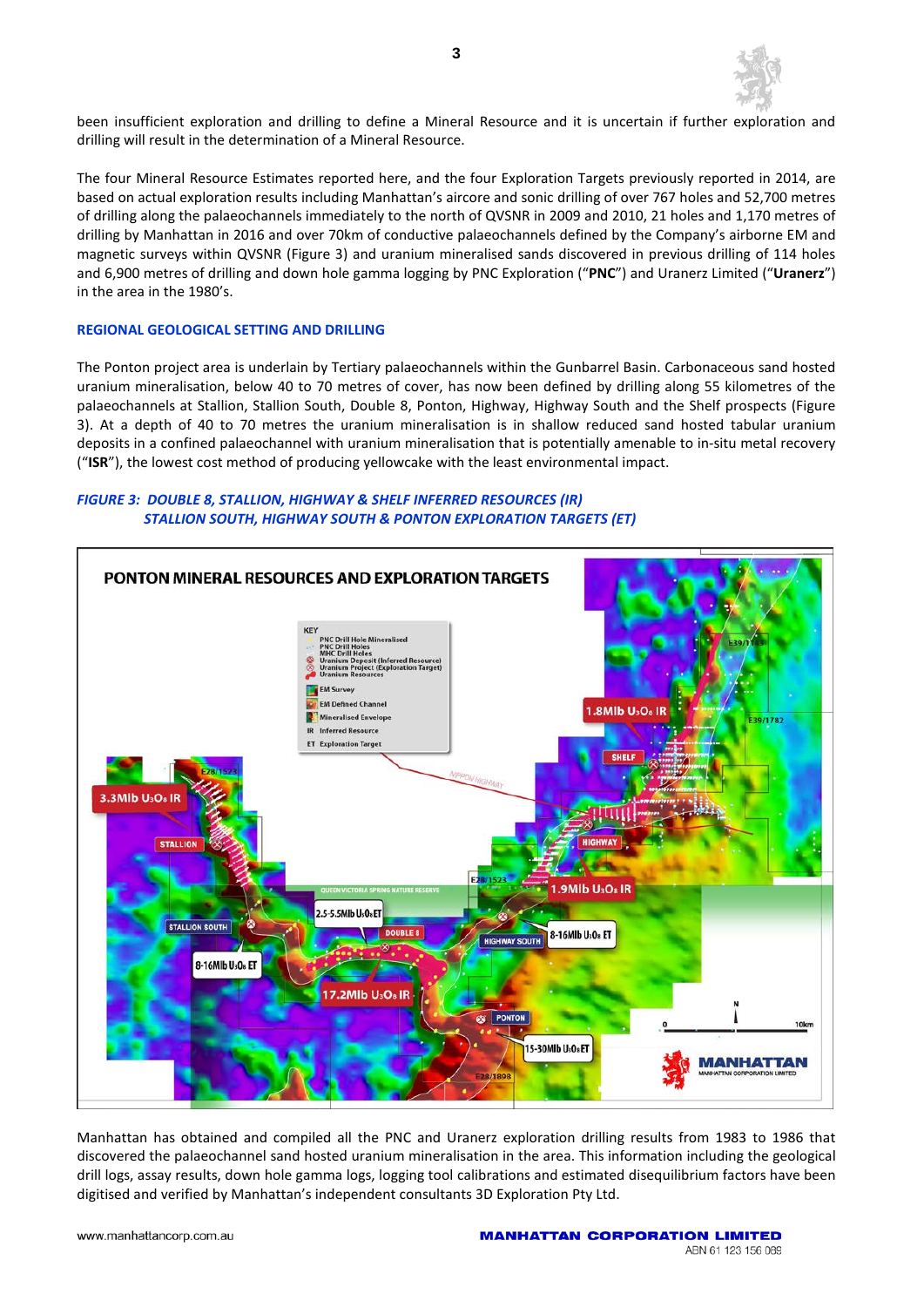

Forty four (44) of these drill holes were drilled into the Double 8 deposit. Double 8 was found to host roll-front or tabular type uranium mineralisation in the lower parts of the palaeochannel (40-70 metres depth) in reduced sands. The uranium mineralisation was drill intersected in an area along approximately nine kilometres of the palaeochannel, at widths of approximately 500m on average and down hole thicknesses of 3 to 25 metres.

From December 2009 to December 2010 Manhattan drilled over 52,700 metres of aircore and sonic drilling in 767 holes along the palaeochannels at Ponton to the north of the QVSNR. In September 2016 Manhattan completed a 24 hole 1,170 metres of aircore drilling along the palaeochannels north of the QVSNR utilising a high resolution gamma probe.

PNC and Uranerz's drilling from the 1980's and Manhattan's 2009, 2010 and 2016 exploration drilling results have been reviewed and the Inferred Resource estimates for Double 8, Stallion, Highway and Shelf are based on these drilling results.

#### **DISEQUILIBRIUM CORRECTION FACTORS**

The original analog gamma logging data for the PNC and Uranerz drill holes has been digitized and recalibrated by 3D Exploration Pty Ltd in April 2009 and provided to H&SC as digitized logs converted to eU<sub>3</sub>O<sub>8</sub>. David Wilson, of 3D Exploration Pty Ltd, takes responsibility for the quality and accuracy of radiometric uranium ( $eU_3O_8$ ) measurements used in these estimates.

PNC did not establish a disequilibrium factor or factors that could be used for their work at Double 8. Instead they compared the gamma results from several diamond core holes against the chemical assays and established a calibration factor for their gamma probes. This calibration factor, 0.4CPS/ppmU, would have incorporated any disequilibrium factor present in the diamond core samples used for comparison. The actual disequilibrium was unknown.

At Double 8 where  $U_3O_8$  is reported it relates to grade values calculated from down hole radiometric gamma logs. Double 8 drill holes were logged by PNC using Austral L300 Middiloggers for natural gamma radiation. Four Austral L300 loggers were used by PNC in the area, calibrated against each other on a regular basis, and gamma responses compared to chemical assays from a number of core holes. Conversion factors for gamma response to U assays assuming secular equilibrium were then established.  $eU_3O_8$  grades are then estimated by converting down hole radiometric gamma logs to equivalent uranium eU and multiplied by 1.179 to convert to equivalent uranium grades eU<sub>3</sub>O<sub>8</sub>. Down hole radiometric gamma logging in sand hosted uranium deposits, similar to Double 8, is a common and well established method of estimating uranium grades. All  $U_3O_8$  grade results reported are subject to disequilibrium factors that may vary from those used in the original gamma to chemical assay comparison. This should be taken into account when assessing the reported grades.

Radiometric disequilibrium corrections for Manhattan and Uranio drill holes:

- The disequilibrium ratio for the Manhattan and Uranio aircore holes were derived from a comparison of chemical and radiometric assays for the sonic Manhattan sonic drill holes, as these holes have the most reliable samples;
- A Q-Q plot of the chemical and radiometric assays for the Manhattan sonic holes was divided into three grade ranges based on distinct changes in slope of the relationship and power curve regressions were fitted to each grade range. Care was taken to ensure a smooth transition for the regression formulas from one grade range to the next;
- The regression formulas for the Manhattan and Uranio aircore drill holes are;
	- o Low grade  $(0 71$ ppm eU<sub>3</sub>O<sub>8</sub>):  $y = 0.023x^{1.8779}$ ;
	- o Medium grade (71 105ppm eU<sub>3</sub>O<sub>8</sub>):  $y = 0.00002x^{3.5318}$ ; and
	- o High grade (>105ppm eU<sub>3</sub>O<sub>8</sub>):  $y = 4.3372x^{0.8922}$ .
- The regression for the high grade range is broadly concordant to the results of the closed can tests undertaken by Manhattan and to a correction factor derived by our consultant, David Wilson of 3D Exploration Pty Ltd; and
- These regressions were then applied to the radiometric gamma logs for the Manhattan and Uranio aircore holes and sections of sonic holes missing chemical assays for the Stallion, Highway and Shelf uranium deposits.

#### **DOUBLE 8 INFERRED RESOURCE ESTIMATE**

The Double 8 uranium deposit is located in granted tenement E28/1898 in the southwest of the project area within the QVSNR (Figures 2 & 3).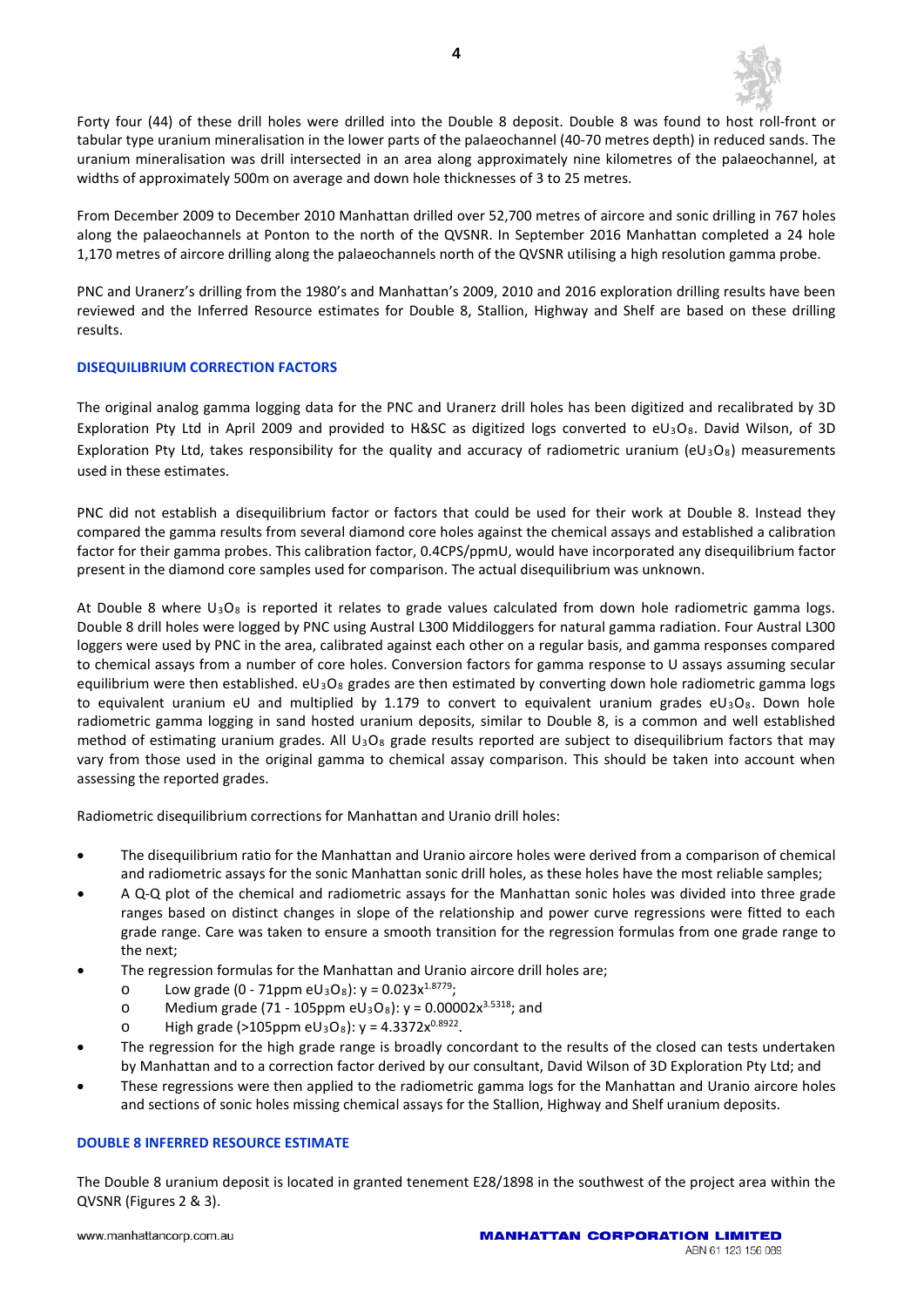

H&SC's resource estimate for the Double 8 Prospect is based on approximately 2,706m of drilling from 44 aircore holes drilled by PNC in the early 1980s along 10 kilometres of the palaeochannel at Double 8 (Figure 3). The drilling has covered an area of approximately 9 x 1.2 km of the Ponton palaeochannel. 40 were successfully logged for uranium decay products using a down hole gamma radiometric probe. The original analog gamma logging data has been digitized and recalibrated by 3D Exploration Pty Ltd in April 2009 and provided to H&SC as digitized logs converted to eU<sub>3</sub>O<sub>8</sub>. David Wilson, of 3D Exploration Pty Ltd, takes responsibility for the quality and accuracy of radiometric uranium  $(eU_3O_8)$  measurements used in these estimates.

An Inferred Resource of 7,800 tonnes (17.2Mlb) of uranium oxide at a 200ppm  $U_3O_8$  cutoff for the Double 8 uranium deposit is reported (Figure 4). The reported resources are based on RC drilling by PNC in the mid 1980's and are classified as Inferred. This information was prepared and first disclosed under the JORC Code 2004. This updated resource estimate prepared by H&SC is supported by further detailed information in Appendix 1 being the JORC Code 2012 prescribed Table 1.

The uranium mineralisation at Double 8 remains open and is yet to be closed off by drilling. Manhattan considers that further infill drilling, on 100m x 400m centres, of the Double 8 deposit will expand on the reported resource and the confidence levels of resources will improve.



#### *FIGURE 4: DOUBLE 8 BLOCK MODEL 100ppm CUTOFF*

#### *Double 8 Inferred Resources*

| <b>DOUBLE 8 INFERRED RESOURCE ESTIMATES</b> |                         |                                            |                    |                                                      |
|---------------------------------------------|-------------------------|--------------------------------------------|--------------------|------------------------------------------------------|
|                                             |                         |                                            |                    |                                                      |
| <b>CUTOFF GRADE</b><br>$eU_3O_8(ppm)$       | <b>TONNES (MILLION)</b> | GRADE eU <sub>3</sub> O <sub>8</sub> (ppm) | TONNES $U_3O_8(t)$ | POUNDS (MILLION) U <sub>3</sub> O <sub>8</sub> (MIb) |
| 100                                         | 110                     | 170                                        | 18.700             | 42.0                                                 |
| 150                                         | 51                      | 240                                        | 12.240             | 26.0                                                 |
| 200                                         | 26                      | 300                                        | 7,800              | 17.2                                                 |
| 250                                         | 14                      | 360                                        | 5,040              | 11.0                                                 |
|                                             |                         |                                            |                    |                                                      |

On gaining exploration access to E28/1898, and approval of Manhattan's Program of Work ("**POW**") by the Department of Mines and Petroleum ("**DMP**"), the Company plans to complete approximately 200 aircore drill holes for 16,000 metres of infill resource definition drilling on 400 x 100m centres along the defined palaeochannel within the reported Inferred Resource area at Double 8. This drilling program, including the resource definition drilling planned for the Stallion South, Highway South and Ponton prospects, will be completed within approximately one year of POW approval (Figure 3).

#### **STALLION INFERRED RESOURCE ESTIMATE**

The Stallion uranium deposit is located in E28/1523 and centred 14 kilometres northwest of the Double 8 uranium deposit at Ponton (Figures 2 & 3). www.manhattancorp.com.au **MANHATTAN CORPORATION LIMITED**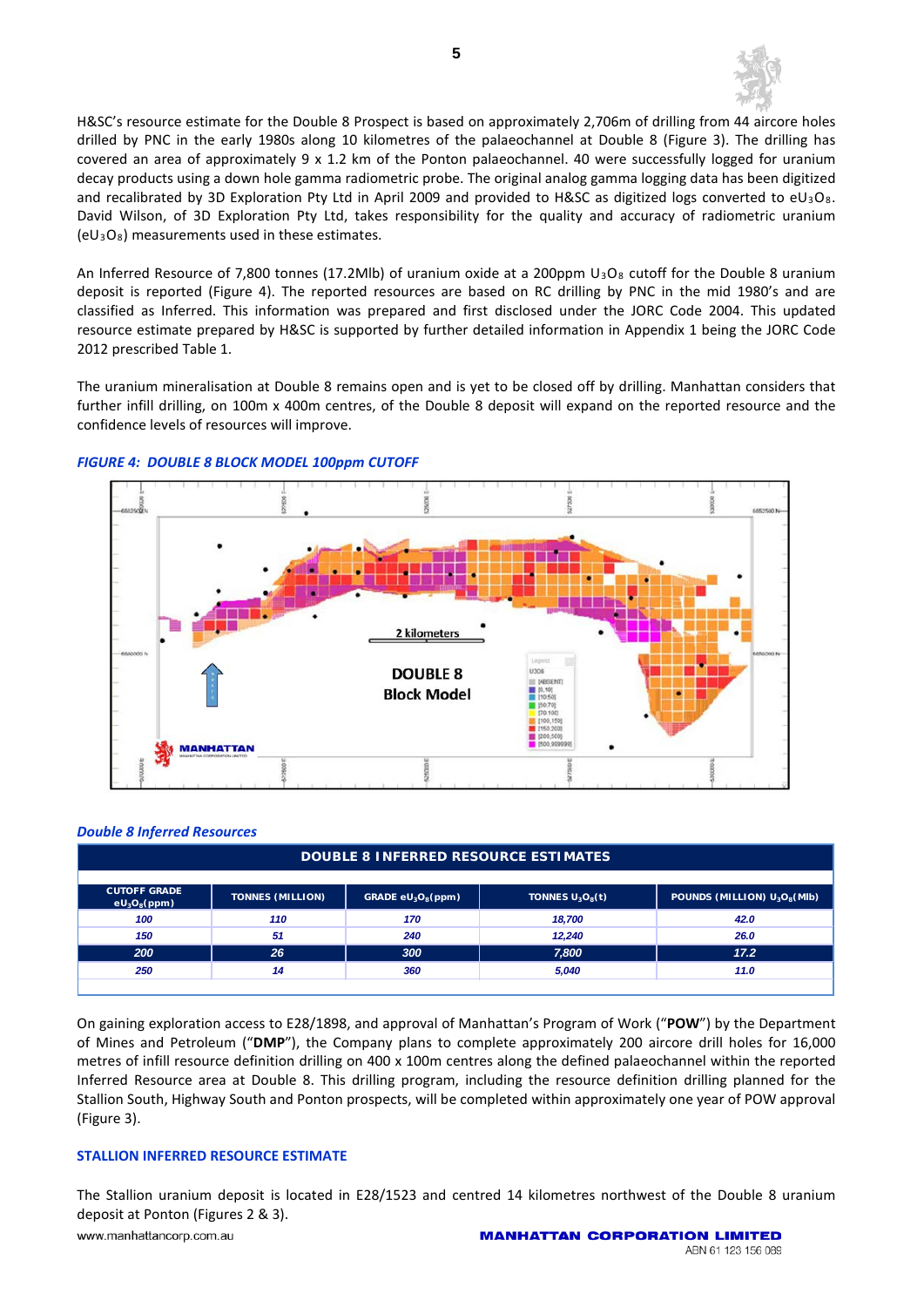

# 5000 Legend U308 **IABSENTI**  $[0, 10]$  $[10, 50]$  $[50, 70]$ [70,100]  $[100, 150]$  $[150, 200]$  $[200, 500]$ [500,999999] 6660000 N **STALLION Block Model** 2 kilometers Ш 515000 **MANHATTAN**

#### *FIGURE 5: STALLION BLOCK MODEL 100ppm CUTOFF*

H&SC's resource estimate for the Stallion Prospect is based on a total of 252 drill holes totalling 18,746m of drilling including 7 aircore holes for approximately 401 metres of drilling by PNC in the early 1980s and Manhattan's 226 vertical aircore drill holes totalling 16,914m and 16 duplicate sonic drill holes totalling 1,179m of drilling along 8 kilometres of the palaeochannel at Stallion in 2009 and 2010 and 3 aircore holes for 252m, utilising improved high resolution gamma probe technology, drilled into the Stallion deposit twinning previously drilled Manhattan aircore and sonic drill holes in 2016 (Figure 3). Drilling has been completed on 200m and 400m spaced lines with holes drilled at 100m centres along each grid line across the palaeochannel within mineralised zones. All drill holes were gamma logged.

An Inferred Resource of 1,490 tonnes (3.3Mlb) of uranium oxide at a 100ppm  $U_3O_8$  cutoff for the Stallion uranium deposit is reported (Figure 5). The reported resources, based primarily on Manhattan's aircore and sonic drilling in 2010 and 2016, are classified as Inferred. This resource estimate has been prepared by H&SC and is supported by further detailed information in Appendix 1 being the JORC Code 2012 prescribed Table 1.

#### *Stallion Inferred Resources*

|                                       | <b>SIALLIUN INFERRED RESUURCE ESIIMAIES</b> |                      |                    |                                                      |
|---------------------------------------|---------------------------------------------|----------------------|--------------------|------------------------------------------------------|
|                                       |                                             |                      |                    |                                                      |
| <b>CUTOFF GRADE</b><br>$eU_3O_8(ppm)$ | <b>TONNES (MILLION)</b>                     | GRADE $eU_3O_8(ppm)$ | TONNES $U_3O_8(t)$ | POUNDS (MILLION) U <sub>3</sub> O <sub>8</sub> (MIb) |
|                                       |                                             |                      |                    |                                                      |
| 100                                   | 9.9                                         | 151                  | 1,490              | 3.3                                                  |
| 150                                   | 3.6                                         | 200                  | 720                | 1.6                                                  |
| 200                                   | 1.3                                         | 253                  | 330                | 0.7                                                  |
|                                       |                                             |                      |                    |                                                      |

**STALLION INFERRED RESOURCE ESTIMATES**

**6**

#### **HIGHWAY INFERRED RESOURCE ESTIMATE**

The Highway uranium deposit is located in E28/1523 and E39/1143 centred 15 kilometres northwest of the Double 8 uranium deposit at Ponton (Figures 2 & 3).

H&SC's resource estimate for the Highway Prospect is based on a total of 304 drill holes totalling 18,236m of drilling including 6 aircore holes for approximately 279 metres of drilling by PNC and 27 RC hole for approximately 1,378m of aircore and reverse circulation ("**RC**") drilling by Uranerz in the early 1980s, Uranio's 5 aircore holes totalling 381m in 2009, Manhattan's 260 vertical aircore drill holes totalling 15,832m and 3 duplicate sonic drill holes totalling 183m of www.manhattancorp.com.au **and all and the store of the manhattan conponation Limited** www.manhattancorp.com.au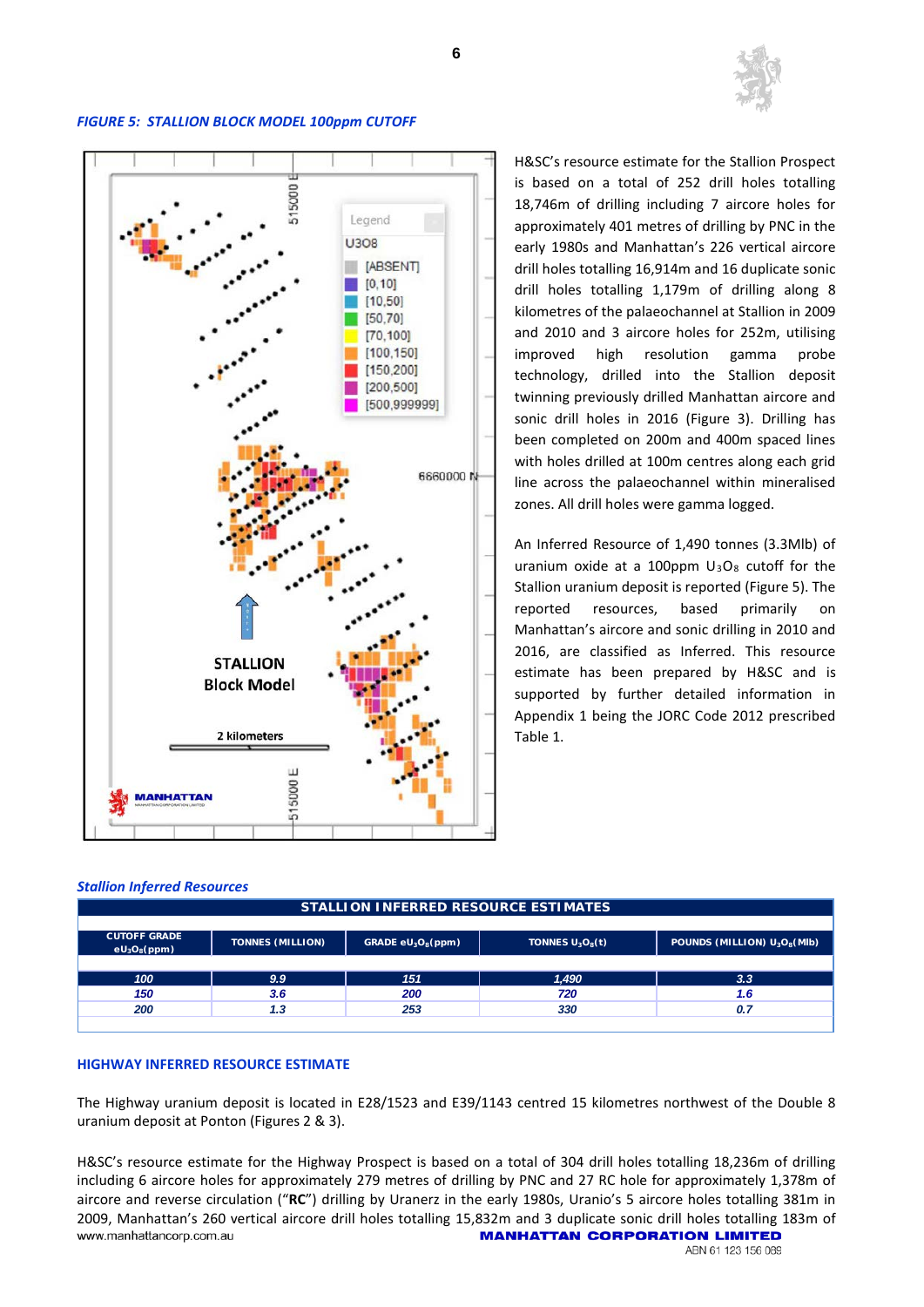

drilling along 10 kilometres of the palaeochannel at Stallion in 2009 and 2010 and 3 aircore holes for 183m, utilising improved high resolution gamma probe technology, drilled into Highway twinning previously drilled Manhattan aircore and sonic drill holes in 2016 (Figure 3). Drilling has been completed on 200m and 400m spaced lines with holes drilled at 100m centres along each grid line across the palaeochannel within mineralised zones. All drill holes were gamma logged.



#### *FIGURE 6: HIGHWAY BLOCK MODEL 100ppm CUTOFF*

An Inferred Resource of 860 tonnes (1.9Mlb) of uranium oxide at a 100ppm  $U_3O_8$  cutoff for the Highway uranium deposit is reported (Figure 6). The reported resources, based primarily on Manhattan and Uranio's aircore and sonic drilling in 2009, 2010 and 2016, are classified as Inferred. This resource estimate has been prepared by H&SC and is supported by further detailed information in Appendix 1 being the JORC Code 2012 prescribed Table 1.

#### *Highway Inferred Resources*

| <b>HIGHWAY INFERRED RESOURCE ESTIMATES</b> |                         |                                            |                                          |                                                      |
|--------------------------------------------|-------------------------|--------------------------------------------|------------------------------------------|------------------------------------------------------|
|                                            |                         |                                            |                                          |                                                      |
| <b>CUTOFF GRADE</b><br>$eU_3O_8(ppm)$      | <b>TONNES (MILLION)</b> | GRADE eU <sub>3</sub> O <sub>8</sub> (ppm) | TONNES U <sub>3</sub> O <sub>8</sub> (t) | POUNDS (MILLION) U <sub>3</sub> O <sub>8</sub> (MIb) |
|                                            |                         |                                            |                                          |                                                      |
| 100                                        | 5.7                     | 150                                        | 860                                      | 1.9                                                  |
| 150                                        | 2.4                     | 196                                        | 470                                      | 1.0                                                  |
| 200                                        | 1.0                     | 234                                        | 220                                      | 0.5                                                  |
|                                            |                         |                                            |                                          |                                                      |

Apart from some shallow lignite hosted uranium mineralisation encountered along the northern part of the palaeochannel at Highway, the geological controls and style of the channel sand hosted uranium mineralisation at Highway are similar to the mineralisation encountered at Double 8 and Stallion.

#### **SHELF INFERRED RESOURCE ESTIMATE**

The Shelf uranium deposit is located along the palaeochannel approximately 10km northeast of Highway in E39/1143 (Figures 2 and 3).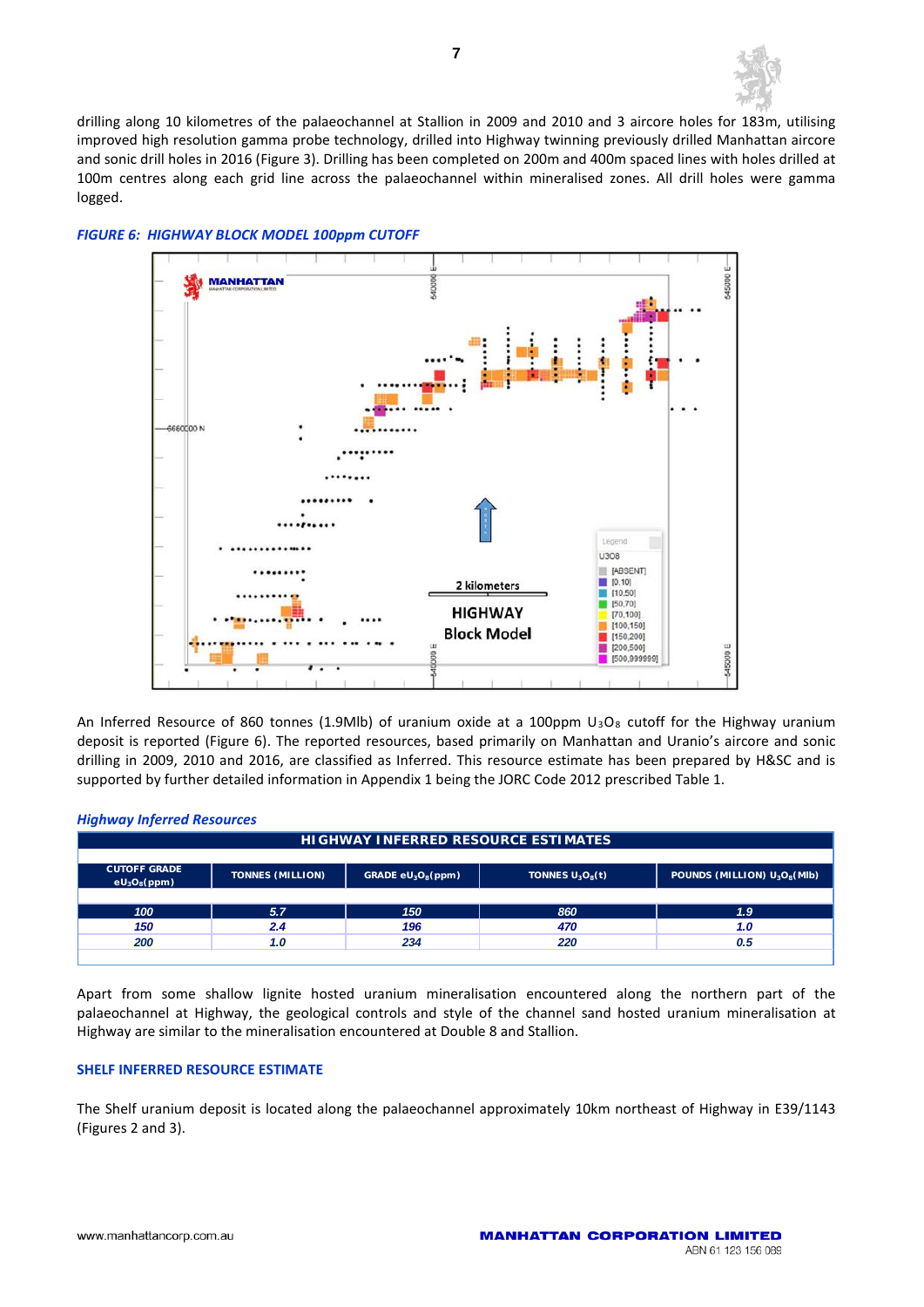

#### *FIGURE 7: SHELF BLOCK MODEL 100ppm CUTOFF*



*Shelf Inferred Resources*

H&SC's resource estimate for the Shelf Prospect is based on a total of 352 drill holes totalling 21,550m of drilling including 110 holes for approximately 5,871m of aircore and RC drilling by Uranerz in the early 1980s, Uranio's 15 aircore holes totalling 1,302m in 2009 and Manhattan's 227 vertical aircore drill holes totalling 14,377m in 2010 (Figure 3). Drilling has been completed on 200m and 400m spaced lines with holes drilled at 100m centres along each grid line across the palaeochannel within mineralised zones along 14 kilometres of the palaeochannel at Shelf in 2010. All drill holes were gamma logged.

At Shelf the drilling by Uranerz on 200m x 100m centres identified shallower lignite hosted uranium mineralisation within the upper sandstone and claystone. In 2010 Manhattan drilled 8 duplicate aircore holes into, and confirmed, the lignite mineralisation at Shelf.

An Inferred Resource of 810 tonnes (1.8Mlb) of uranium oxide at a 100ppm  $U_3O_8$  cutoff for the Shelf uranium deposit is reported (Figure 7). The reported resources are based on RC and aircore drilling by Uranez in the mid 1980's and Manhattan and Uranio's aircore drilling in 2009 and 2010, are classified as Inferred. This resource estimate has been prepared by H&SC and is supported by further detailed information in Appendix 1 being the JORC Code 2012 prescribed Table 1.

| <b>CUTOFF GRADE</b><br>$eU_3O_8(ppm)$ | <b>TONNES (MILLION)</b> | GRADE $eU_3O_8(ppm)$ | TONNES $U_3O_8(t)$ | POUNDS (MILLION) U <sub>3</sub> O <sub>8</sub> (MIb) |
|---------------------------------------|-------------------------|----------------------|--------------------|------------------------------------------------------|
|                                       |                         |                      |                    |                                                      |
| 100                                   | 5.9                     | 137                  | 810                | 1.8                                                  |
| 150                                   | 1.4                     | 187                  | 270                | 0.6                                                  |
| 200                                   | 0.3                     | 270                  | 80                 | 0.2                                                  |
|                                       |                         |                      |                    |                                                      |

**SHELF INFERRED RESOURCE ESTIMATES**

#### **MATERIAL INFORMATION SUMMARY**

Pursuant to ASX Listing Rule 5.8.1 the following summary is provided of information material to understanding the Mineral Resource estimates.

#### **GEOLOGY AND GEOLOGICAL INTERPRETATION**

#### **GEOLOGY**

The resources reported for Double 8, Stallion, Highway and Shelf are all hosted within Tertiary palaeochannels within the Gunbarrel Basin. Carbonaceous sand hosted uranium mineralisation, generally below 40 to 70 metres of cover, has now been defined by drilling along 55 kilometres of the palaeochannels in the area. At a depth of 40 to 70 metres the uranium mineralisation is in shallow reduced sand hosted tabular uranium deposits in a confined palaeochannel with uranium mineralisation that is potentially amenable to ISR metal recovery.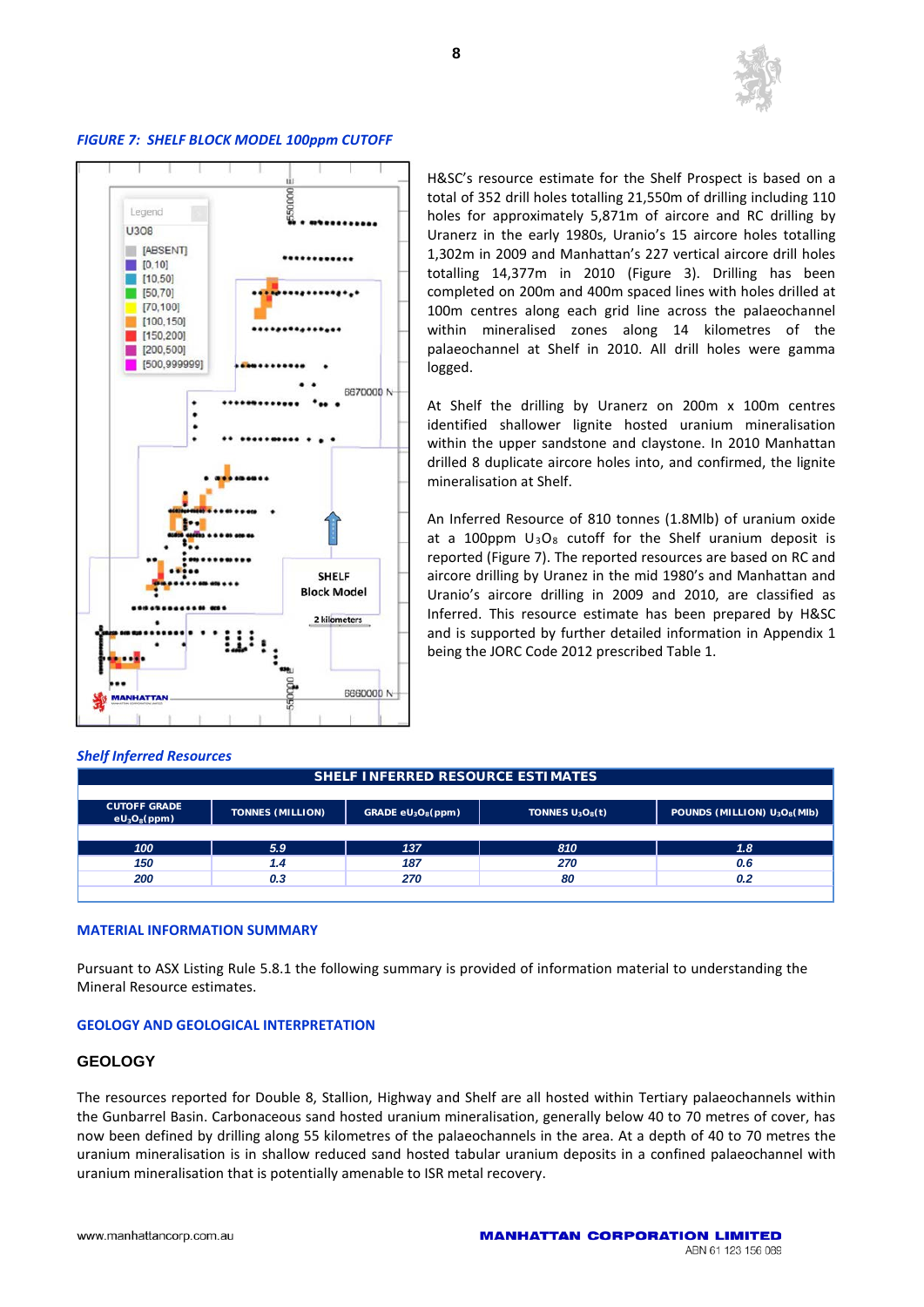

Mineralisation is hosted within carbonaceous sand under a clay cap layer (approx. 1m thick). The base of the palaeochannel is weathered/fresh Archaean granite and, locally, mid Proterozoic Paterson Formation shales and sediments.

The mineralogy of the Ponton deposits has had some preliminary petrological analysis. The mineralogical analysis showed that uranium was predominantly represented by coffinite, (U,Th)(SiO4)1-x(OH)4x and davidite,  $(U,REE, Ca)(Ti, Fe)_{20}O_{38}$ . Microprobe analyses of davidite grains detected that Lanthanum is the most common rare earth element (REE), with minor amounts of Cerium, Yttrium and Erbium. Calcium is common and substitutes REE and probably uranium.

Samples analysed demonstrated strong correlation between uranium mineralisation and ilmenite-rutile-pyrite association, as well as uranium being commonly associated with carbonaceous organics.

#### **GEOLOGICAL INTERPRETATION**

There is a reasonable confidence level in the geological interpretation of the Ponton palaeochannel uranium deposits.

The geological interpretation involved modelling the cross sections of the palaeochannels based on the geological drill logs from all phases of drilling and superimposing the airborne EM images to confine the sub surface channels and their aerial real extent.

There appears to be limited scope for an alternative interpretation. The palaeochannel sands are quite clearly and easily geologically logged and strongly correspond to radiometric down hole gamma logging data. As well the palaeochannels are generally hydraulically active and fully charged with saline water producing wet drill samples and strong water return on the drill rigs. In any event, it is unlikely an alternative interpretation would have a material impact on the Mineral Resource estimates reported as the strong lateral continuity over 10's of kilometres of the palaeochannels in over 1,000 drill holes and 65,000m of drilling in the area, supported by the EM imagery, suggests few alternative geological, if any, models could be applied.

The mineralised palaeochannels were treat as having physical boundaries based on the palaeochannel cross sections and shapes of the model developed, the upper clay cap layer and the granitic sand (and occasionally shale) basement material underlying the palaeochannels.

The major feature affecting the continuity of both the grade and tenor of uranium mineralisation is the sinuous nature of the palaeochannels. However, as the proposed metal recovery is by ISR the geological modelling and interpretation is considered appropriate to the style of deposit being reported.

#### **SAMPLING AND SUB SAMPLING TECHNIQUES**

#### **OVERVIEW**

The Ponton palaeochannels have been explored and drilled by PNC Exploration, Uranerz, Uranio Limited and Manhattan Corporation Limited over a period of approximately 35 years.

All exploration companies have utilised open hole drilling techniques combined with down hole gamma logging and some drill sample collection and chemical assays. In general, apart from Manhattan's sonic drill core samples, it is extremely difficult to collect reliable core or drill chip samples from water charged palaeochannel deposits and gamma logging is considered the most appropriate method to sample and test such deposits worldwide.

Despite the difficulty in collecting mineralised samples the quality and consistency of the down hole gamma logs is considered to be of good quality, consistent and a measurable technique for such deposits as the Ponton palaeochannel uranium deposits. All gamma probes tools are independently calibrated to allow comparison of different generations of gamma probe data collected by different operators.

#### **SAMPLING**

The following sampling techniques were employed PNC, Uranerz, Uranio and Manhattan at Ponton: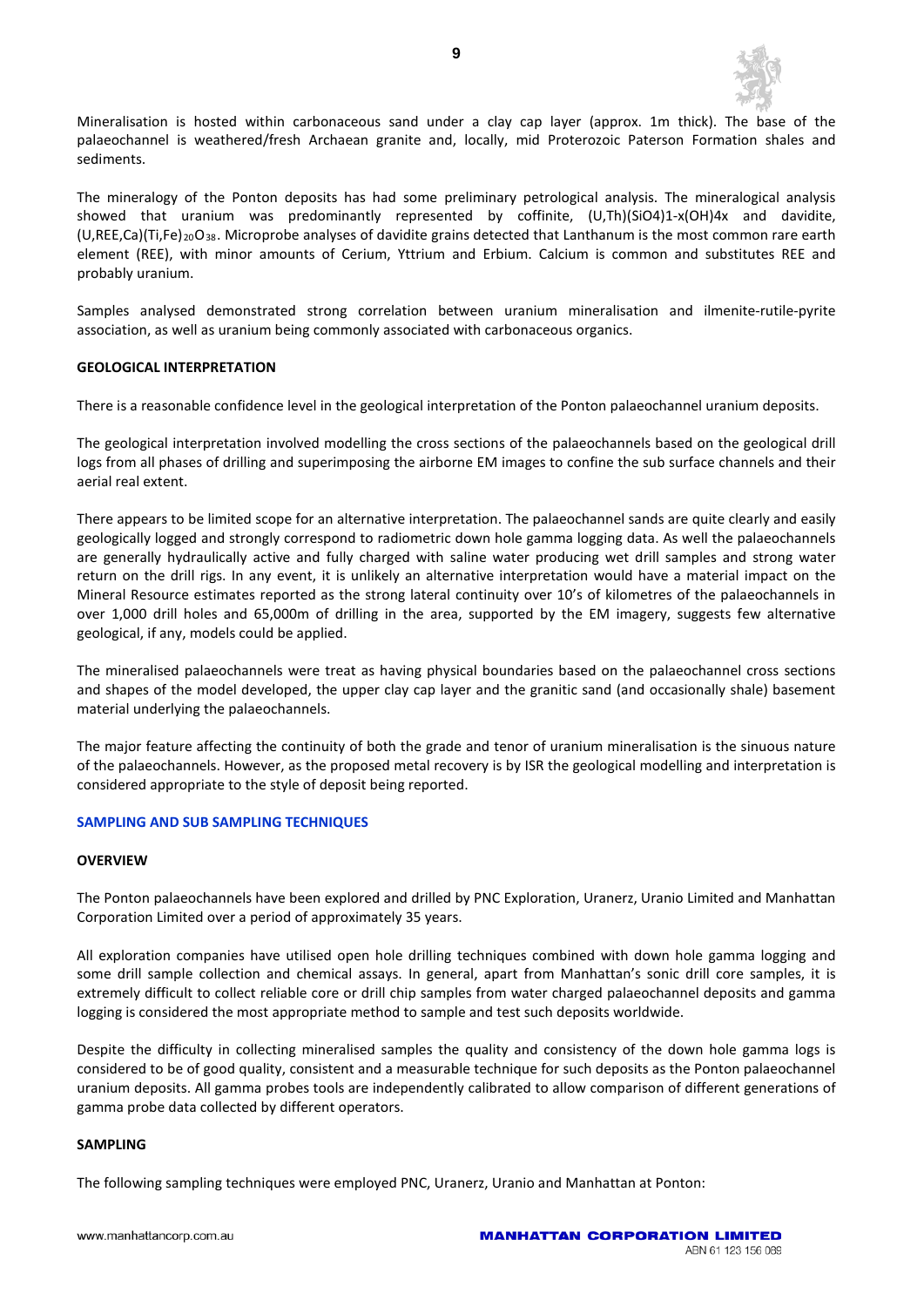

PNC and Uranerz collected very few drill chip samples, no details of sampling techniques, sample preparation or handling are available.

Uranio had 1m sample piles laid on the ground and spear sampled. Certified standards were used and duplicate sampling was undertaken.

Manhattan collected 1m aircore samples off the drill rig into polyweave bags as most mineralised samples were wet. Polyweave bags were then laid on their side, allowed to drain, and spear sampled from top to bottom of the bag.

Manhattan sonic cores were wedge sampled by a continuous "v" slice being taken along the core in 0.5m lengths.

Manhattan aircore samples had three uranium certified standards and one certified blank standard used as well as field duplicate sampling undertaken. For the sonic core samples three uranium certified standards and one certified blank standard were used, field duplicate sampling was undertaken.

Sample sizes were considered appropriate for the grain size of the material being sampled.

Manhattan undertook a program of twin holes, where sonic holes twinned a selection of mineralised aircore holes at Stallion and Highway and duplicated aircore and RC holes at Shelf.

Manhattan undertook a second program of twin holes where six of the sonic holes were twinned by aircore holes to gain additional gamma data for development of an appropriate disequilibrium factor.

#### **DRILLING TECHNIQUES**

A total of 949 holes for 61,055m of drilling has been completed on the four Mineral Resource estimates reported. The following drilling techniques were employed PNC, Uranerz, Uranio and Manhattan at Ponton:

PNC completed 57 aircore holes for 3,386m and an unknown number of diamond drill holes in the area whilst Uranerz used a combination of aircore and Reverse Circulation Drilling (RC) drilling completing 137 holes for 7,249m of drilling. There are no details regarding drill sample recovery available.

Uranio and Manhattan utilised Wallis aircore NQ (71mm) diameter holes face sampling bits and proprietary Wallis vacuum bits. Drill sample recovery in the palaeochannel wet sands was poor as was anticipated. Uranio completed 20 holes for 1,683m of drilling and Manhattan completed 716 aircore holes for 47,375m of drilling.

Manhattan sonic drilling, undertaken by Boart Longyear, drilled a 170mm diameter hole with 100mm internal diameter core samples utilising 3m core barrel. 100% sample recovery was achieved for the mineralised palaeochannels and all holes gamma logged. Manhattan completed 19 sonic holes for 1,362m of drilling.

Apart from Manhattan's sonic holes, all Manhattan and Uranio aircore holes delivered poor sample recoveries from the palaeochannel sands and these "washed out" samples reflected low assay values most likely due to preferential loss of fine carbonaceous material, host to the uranium mineralisation, being lost down hole on wet sample recovery.

All drill holes were geologically logged to an appropriate level of detail with respect to the style of mineralisation. No geotechnical logging was undertaken due to expected future extraction method being by ISR. Aircore holes were logged to a minimum of 1m scale. The Sonic core holes were logged per the differing geological lengths and the sonic core was photo logged.

#### **CLASSIFICATION CRITERIA**

All Mineral Resources reported are classified as Inferred at this stage of the project due to relatively wide drill hole spacing, uncertainties with some historical data, lack of density measurements and uncertainties regarding disequilibrium correction factors.

For PNC drilling the average drill spacing is 100m x 500m, which is considered appropriate for Inferred category Mineral Resource estimation taking into consideration the style of mineralisation.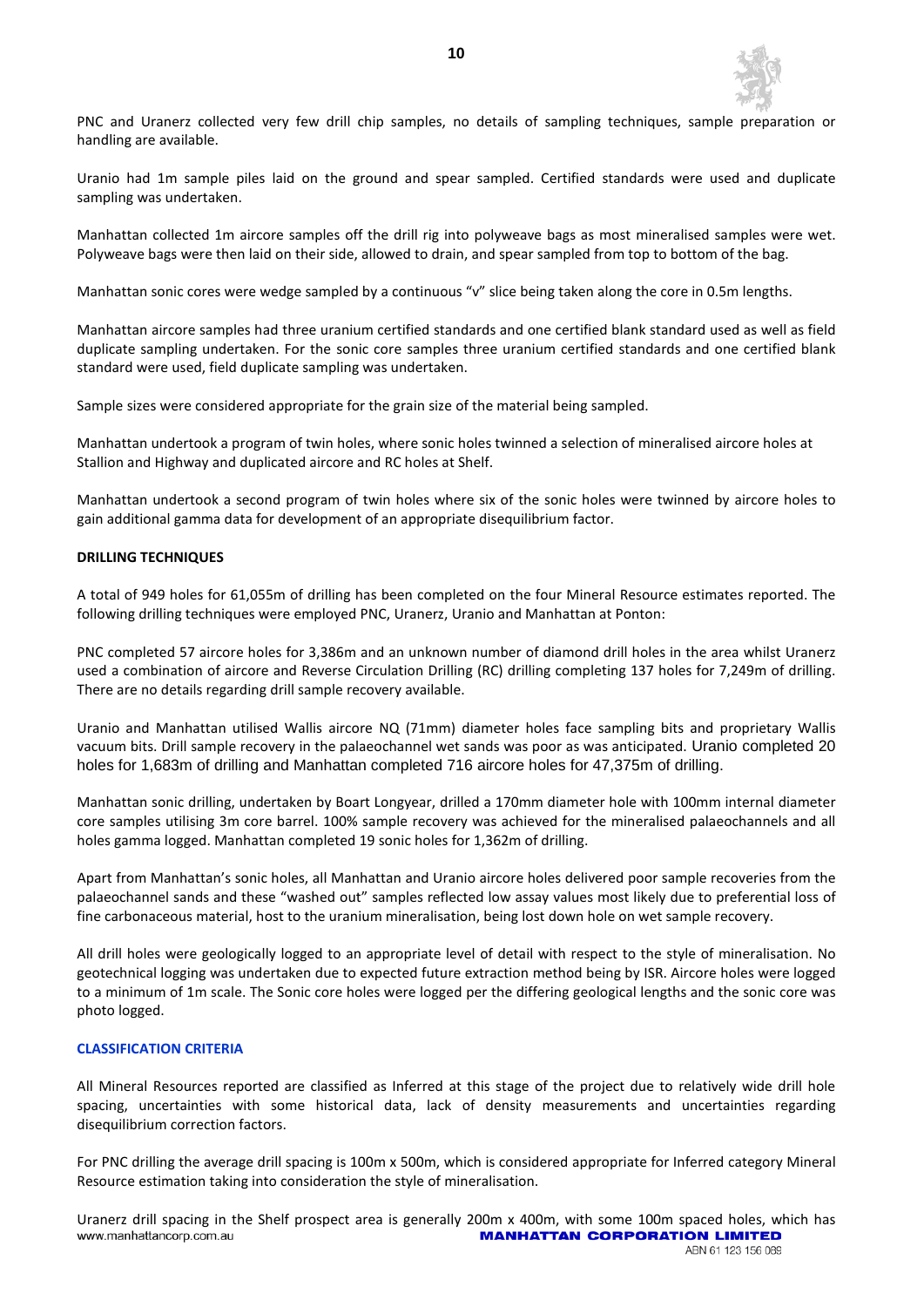

been infilled by Uranio and MHC drilling. Combined with the later drilling the drill spacing is considered appropriate for Inferred category Mineral Resource estimation taking into consideration the style of mineralisation.

Uranio & Manhattan's drilling was conducted on 100m x 400m drill centres in mineralised sections of the palaeochannel, on 200m x 400m spacings in prospective palaeochannels and 200m x 800m spacings for reconnaissance exploration.

The 100m x 400m spaced drilling is considered appropriate for Inferred category Mineral Resource estimation taking into consideration the style of mineralisation.

The mineralisation is interpreted to be a flat lying tabular body, all holes being vertical intersect the mineralisation perpendicular to its orientation. All intercepts are true width.

#### **SAMPLE ANALYSIS METHODS**

PNC aircore drilling: The primary sample analysis technique used was down hole gamma probe. Very few physical samples were taken, no details of the sampling techniques are available.

Uranerz aircore and Reverse Circulation Drilling (RC): The primary sample analysis technique used was a down hole gamma probe. All holes penetrating Tertiary channel sediments were sampled at 1m intervals across the redox boundary, this typically involved the taking of five samples. Approximately 1-2kg of sample was collected. Samples were assayed by pressed powder XRF for  $U_3O_8$  and Th $O_2$  at SGS Laboratories. Some samples had additional multi-element assaying by pressed powder XRF and Au by aqua regia AAS finish.

Uranio Aircore Drilling: A Gamma Surveyor handheld spectrometer was used to measure gamma CPS for each 1m sample, samples with a gamma CPS three or more times background radiation were sampled. Samples were spear sampled, with approximately 3kg of sample collected. Samples were pulverised and sent for a standard uranium suitable ICP-MS multi element analysis suite at Genalysis Laboratories in Perth.

Manhattan Aircore Drilling: The primary sampling analysis technique used was down hole gamma probe. A RS125 Super Spectrometer was used to measure gamma CPS for each 1m sample, samples with a gamma CPS three or more times background radiation were sampled. Samples were spear sampled, with approximately 3kg of sample collected. Samples were pulverised and sent for a standard uranium suitable ICP-MS multi element analysis suite at ALS Laboratories in Perth.

Manhattan Sonic Drilling: The primary sampling analysis technique used was down hole gamma probe. A RS125 Super Spectrometer was used to identify mineralised sections of core. The Sonic core was sampled by cutting a wedge out of the core. Samples were taken at both 1m and 0.5m intervals through the mineralised sections. Individual samples were approximately 3kg. Samples were pulverised and sent for a standard uranium suitable ICP-MS multi element analysis suite at ALS.

PNC personnel undertook the down hole gamma logging using 3 calibrated gamma probes (816/817/819) with a Middilogger system. The hardcopy down hole gamma logs were scanned and digitised. The gamma data was processed by David Wilson of 3D Exploration Pty Ltd, providing  $eU_3O_8$  and deconvolved  $eU_3O_8$ .

Uranerz down hole gamma logging was undertaken using a Mount Sopris 1,000 gamma logger. The down hole gamma logs were recorded on to paper. Gamma CPS values have been digitally compiled into 0.5m intervals. At present no conversion is available for gamma CPS to *e*U3O8.

Manhattan's first phase of down hole gamma logging in 2009 and 2010 was undertaken by Down Under Surveys using gamma probes S939 and S791. The gamma probes were calibrated at the Adelaide calibration pits. Gamma data was collected in 2cm intervals. The gamma data was processed by David Wilson of 3D Exploration Pty Ltd, providing *e*U3O8 and deconvolved eU<sub>3</sub>O<sub>8</sub>. Aircore holes were logged inside NQ (71mm) diameter rods), a number of holes were logged open hole, but on most occasions the hole closed up.

Manhattan's second phase of down hole gamma logging in 2010 was undertaken by Geoscience Associates Australia Pty Ltd utilizing 38mm natural gamma probes (calibrated probes SSG01 and SSG02). Gamma data was collected in 1cm intervals. The gamma data was processed by Geoscience Associates Australia Pty Ltd, providing *e*U3O8 and deconvolved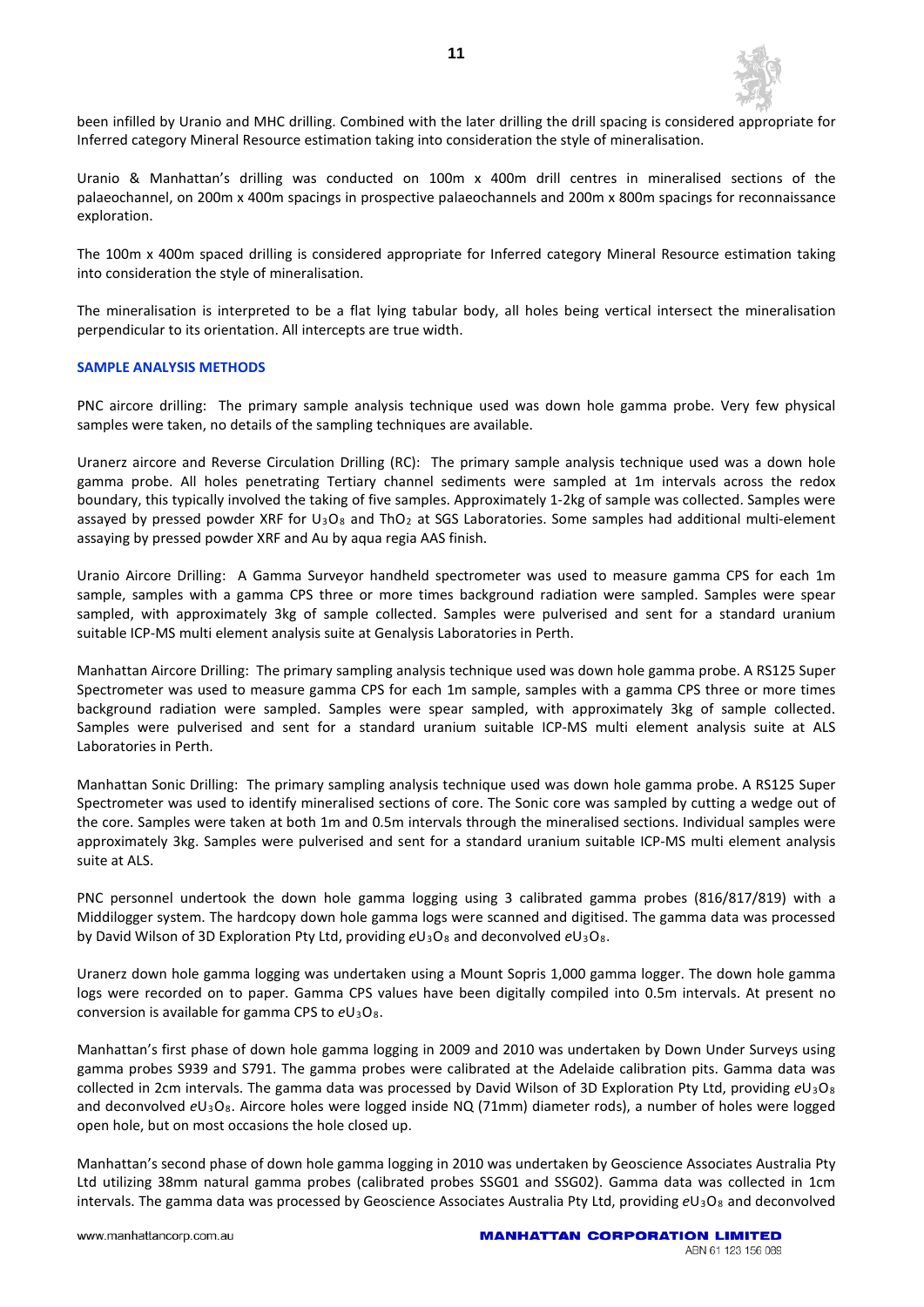

*e*U3O8. The Aircore holes were logged inside NQ (71mm) diameter rods, a number of holes were logged open hole, but on most occasions the hole closed up. The Sonic holes were logged within 50mm PVC casing in a 170mm diameter drill hole.

Manhattan's third phase of down hole gamma logging in 2016 was undertaken by Wallis Drilling personnel using the Reflex EZ40 system. The gamma probe was calibrated at the Adelaide calibration pits. Gamma data was collected in 2cm intervals. The gamma data was processed by David Wilson of 3D Exploration Pty Ltd, providing *e*U3O8 and deconvolved *e*U3O8.

For chemical analyses of Uranio aircore holes two uranium standards were used at a frequency of at least 1 in 20 samples. Field duplicate samples were also taken at a minimum frequency of 1 in 20 samples.

For chemical analyses of Manhattan aircore holes three uranium standards and one blank standard were used at a frequency of at least 1 in 20 samples. Field duplicate samples were also taken at a minimum frequency of 1 in 20 samples. For the Sonic core samples three uranium standards and one black standard were used at a frequency of at least 1 in 20 samples. All 1m sample intervals were duplicated by 2 x 0.5m intervals.

All standards, blanks and field duplicates were checked for acceptable accuracy and laboratory results were only accepted once these were met. The internal laboratory standards, blanks and pulp duplicates were also routinely checked.

#### **ESTIMATION METHODOLOGY**

A consistent estimation scheme was applied to all four Ponton palaeochannel Mineral Resource estimates.

Several previous estimates were generated by H&SC (and its predecessor Hellman & Schofield) for the deposits including the previous Inferred Resource estimate for Double 8 released under JORC Code 2004 in March 2011) and the new estimates take into account these earlier estimates. All the deposits remain unmined so there are no production records for reconciliation.

Samples were composited to 0.5m intervals for analysis and estimation. A combination of chemical and corrected radiometric assays were used for estimation, depending on which was available and considered more reliable. The majority of data for Stallion, Highway and Shelf deposits is corrected radiometric assays for Manhattan aircore holes, while the Double 8 estimate relied entirely on corrected radiometric assays for PNC aircore holes.

Ordinary kriging was the estimation technique used for all Mineral Resources, which is considered an appropriate method for this style of mineralisation and the moderate skewness of the data.

No grade cutting has been used for the Mineral Resource estimates. The coefficients of variation are modest and the most extreme values are in context and do not appear to be outliers with respect to the main body of data.

Estimates for Double 8 were generated using Micromine software, while estimates for Stallion, Highway and Shelf utilised Datamine software.

Block model interpolation:

At Double 8, the block size is 200 x 200 x 1.0m, while the drill hole spacing is nominally 400 x 400m (at its closest) with 0.5m samples. Maximum estimation search was 1200 x 600 x 2.25m, using a minimum of 4 and maximum of 16 samples in at least 2 octants.

At Stallion, the block size is 100 x 200 x 1.0m, while the drill hole spacing is 100 x 400m with 0.5m samples. Maximum estimation search was 450 x 900 x 4.0m, using a minimum of 4 and maximum of 16 samples in at least 2 octants.

At Highway, the block size is 200 x 200 x 1.0m, while the drill hole spacing is nominally 100 x 400m with 0.5m samples. Maximum estimation search was 300 x 1200 x 3.0m, using a minimum of 4 and maximum of 16 samples in at least 4 octants.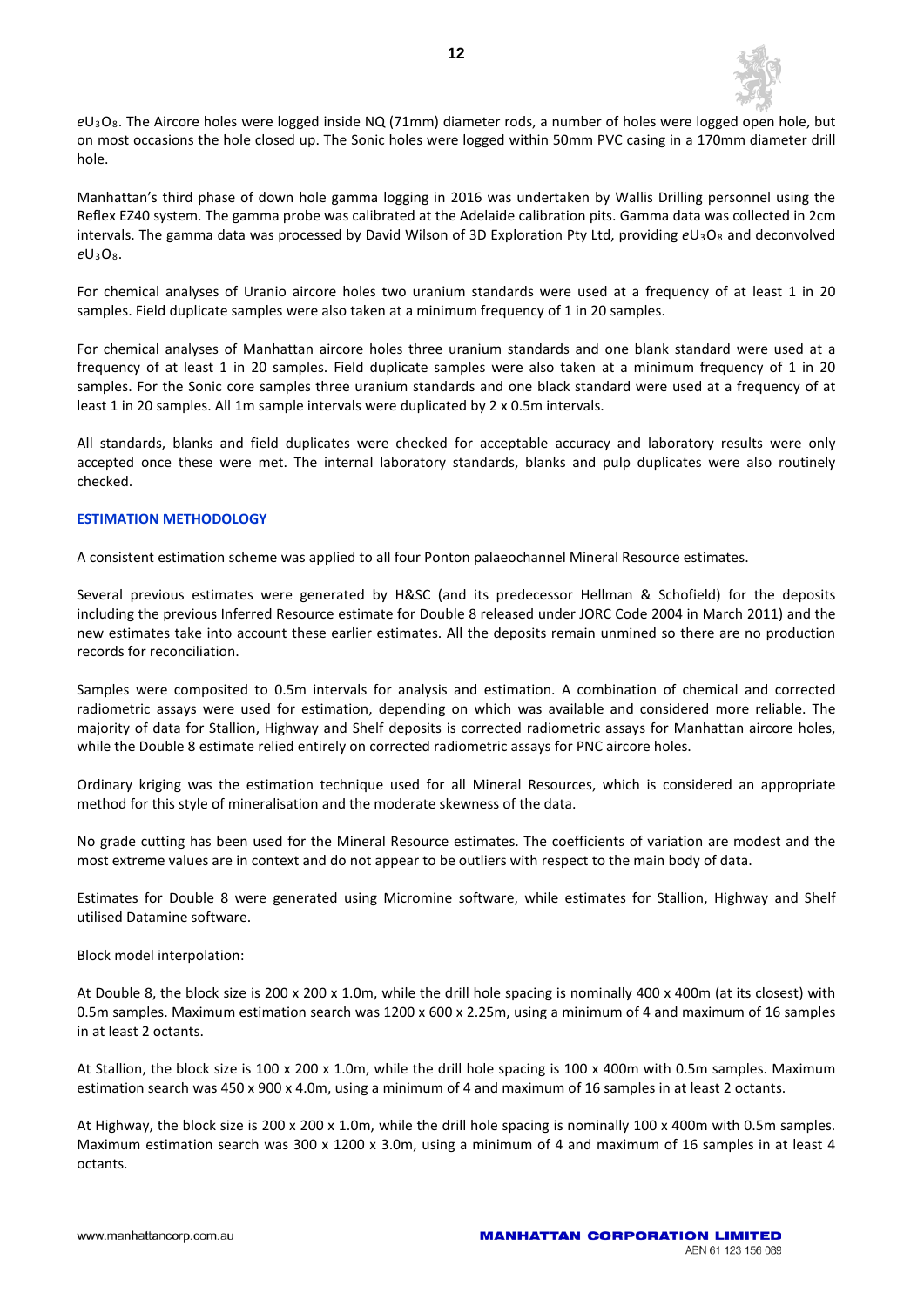

At Shelf, the block size is 200 x 200 x 1.0m, while the drill hole spacing is nominally 200 x 400m with 0.5m samples. Maximum estimation search was 300 x 1200 x 3.0m, using a minimum of 4 and maximum of 16 samples in at least 4 octants.

The geological interpretation controlled the resource estimates by restricting all Mineral Resources to palaeochannel profiles. No assumptions were made regarding selective mining units or mining dilution as these concepts are not applicable to ISR mining.

Tonnages are estimated on a dry basis, and moisture content has not been determined. A bulk density of 1.80t/m3 has been assumed in the Mineral Resource estimates based on deposits with similar geology. No bulk density measurements have been taken on channel sediments from the Double 8 Prospect or elsewhere in the Ponton project.

#### **CUT OFF GRADES**

Cut off grades of 100ppm uranium oxide are based on comparable uranium projects. The cut off grade were selected on the basis of providing reasonable prospects for eventual economic extraction by ISR metal recovery technique based on Manhattan's internal Scoping Study where operating recovery cost are low being less than A\$20 pound uranium oxide.

#### **JORC CODE 2012 TABLE 1**

In accordance with section 5.8.2 of the ASX Listing Rules, Section 1 (Sampling Techniques and Data), Section 2 (Reporting of Exploration Results) and Section 3 (Estimation and Reporting of Mineral Resources) of Table 1 of Appendix 5A (JORC Code 2012) is attached as Appendix 1 to this ASX announcement.

#### **SUMMARY**

It is envisaged that the mining method at Ponton will be in-situ metal recovery (ISR). At this early stage of the project, detailed mining parameters are yet to be determined. No field leaching tests or hydrogeological studies have been undertaken on site to date.

A Scoping (Desktop) Study was prepared by Tetra Tech in 2011, outlining an 872t U<sub>3</sub>O<sub>8</sub> per annum ISR operation with an assumed recovery of 72.7%. No metallurgical test work has been completed but some preliminary mineralogical data was available. One issue identified was the high salinity of the groundwater at Ponton.

As a potential ISR operation, no waste rock and minimal process residue will be generated. ISR is a minimal impact mining method and the main issue will be water management.

The Double 8 Mineral Resource is entirely within the Queen Victoria Spring Nature Reserve (QVSNR), where ministerial consent is required to undertake exploration activities, or the Reserve boundaries need to be modified by a Reserves Amendment Bill in the WA parliament to exclude the area of the Double 8 Mineral Resource estimate from the Reserve to allow future exploration and development of the deposit.

The Inferred Mineral Resources of over 24Mlb uranium oxide reported here, along with the Exploration Targets previously reported in 2014 of 33 to 67Mlb uranium oxide, in the contiguous palaeochannel deposits within Manhattan's project area at Ponton demonstrates potential of the project to host a world class ISR sand hosted uranium resource.

**ALAN J EGGERS** Executive Chairman 23 January 2017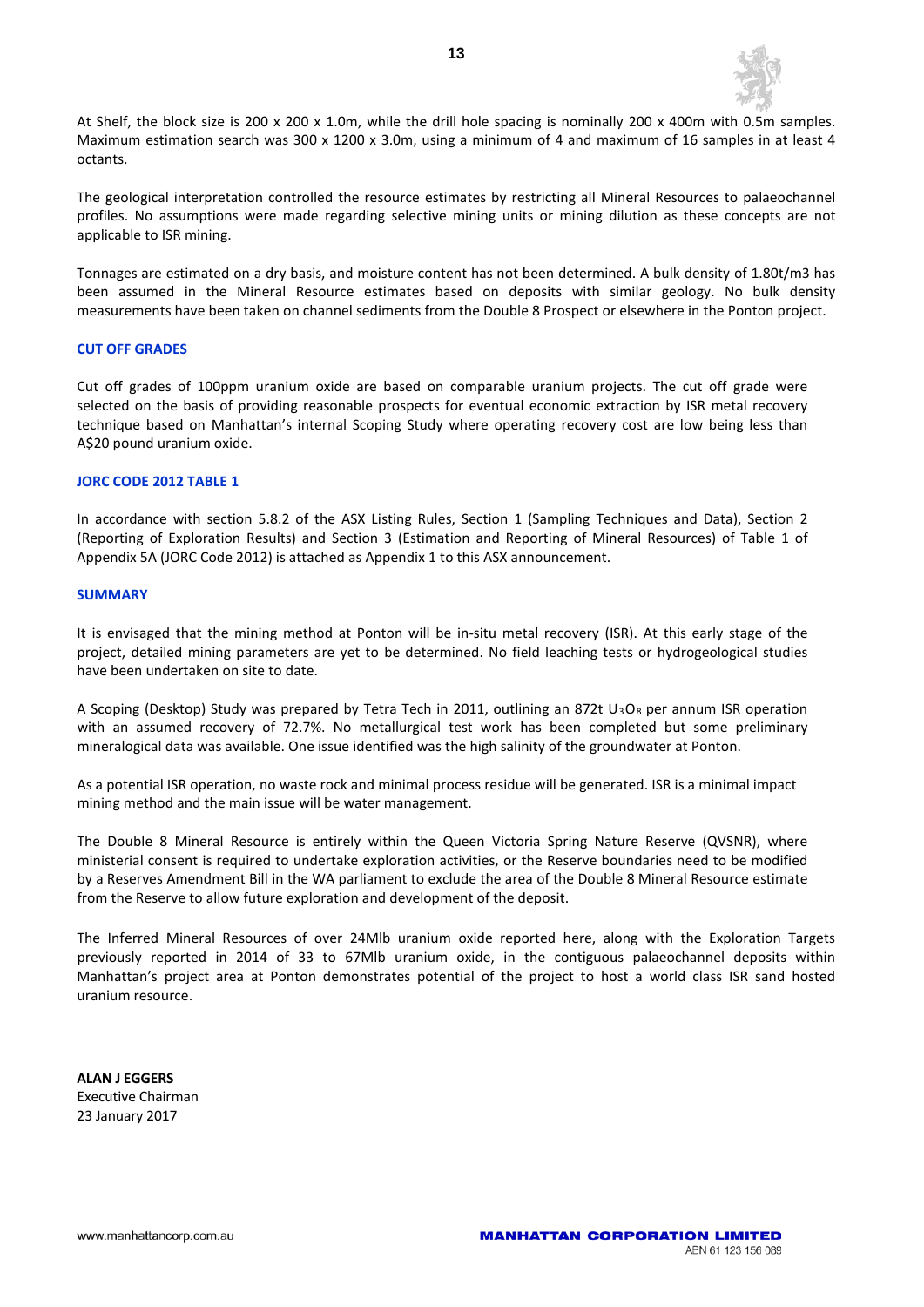

#### **COMPETENT PERSON'S STATEMENTS**

*The information in this Report that relates to reported Exploration Results or Mineral Resources is based on information compiled by Mr Alan J Eggers, who is a Corporate Member of the Australasian Institute of Mining and Metallurgy ("AusIMM"). Alan Eggers is a professional geologist and an executive director of Manhattan Corporation Limited. Mr Eggers has sufficient experience that is relevant to the style of mineralisation and type of mineral deposits being reported on in this Report and to the activity which he is undertaking to qualify as a Competent Person as defined in the 2012 Edition of the Australasian Code for Reporting of Exploration Results, Mineral Resources and Ore Reserves "JORC Code 2012". Mr Eggers consents to the inclusion in this Report of the information on the Exploration Results or Mineral Resources based on his information in the form and context in which it appears.*

*The information in this Report that relates to Mineral Resources is based on information compiled by Mr Arnold van der Heyden, who is a Member and Chartered Professional (Geology) of the Australasian Institute of Mining and Metallurgy ("AusIMM"). Arnold van der Heyden is managing director of H&S Consultants Pty Ltd. Mr van der Heyden has sufficient experience that is relevant to the style of mineralisation and type of mineral deposits under consideration and to the activity being undertaken to qualify as a Competent Person as defined in the 2012 Edition of the Australasian Code for Reporting of Exploration Results, Mineral Resources and Ore Reserves "JORC Code 2012". Mr van der Heyden consents to the inclusion in this Report of the matters based on the information in the form and context in which it appears.*

*The information in this Report that relates to reported eU3O8 grades from down hole total count gamma ray logs is based on information compiled by Mr David Wilson, who is a Member of the Australasian Institute of Mining and Metallurgy ("AusIMM"). David Wilson is professional geophysicist and principal geoscientist with 3D Exploration Pty Ltd. Mr Wilson has sufficient experience that is relevant to the style of mineralisation and type of mineral deposits being reported on in this Report and to the activity being undertaken to qualify as a Competent Person as defined in the 2012 Edition of the Australasian Code for Reporting of Exploration Results, Mineral Resources and Ore Reserves "JORC Code 2012". Mr Wilson consents to the inclusion in this Report of the information on the Exploration Results or Mineral Resources based on his information in the form and context in which it appears.*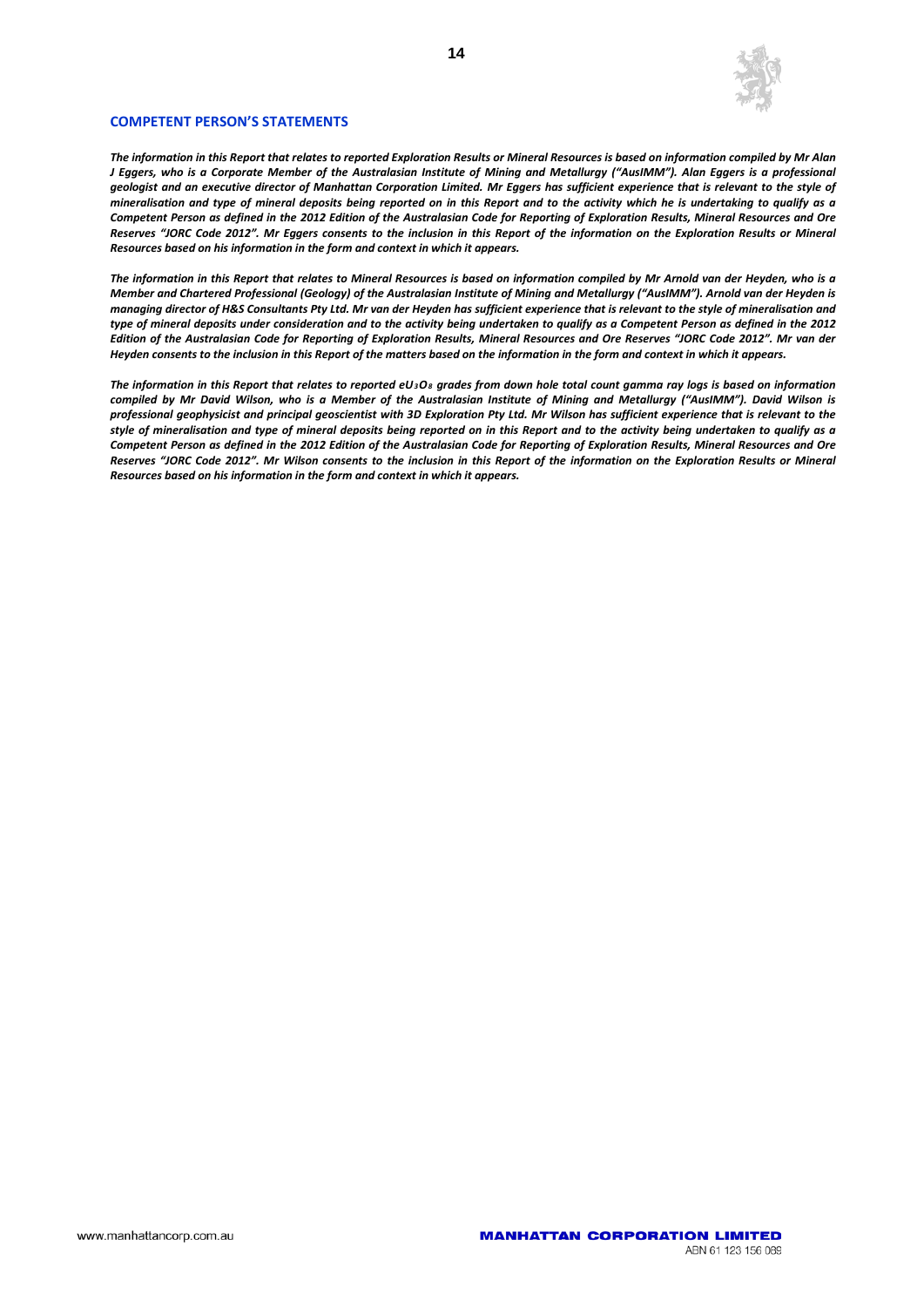# APPENDIX 1 Ponton Mineral Resource Estimates

# JORC Code, 2012 Edition - Table 1 Report 23 January 2017

# Section 1 Sampling Techniques and Data

(Criteria in this section apply to all succeeding sections.)

| <b>Criteria</b>        | <b>JORC Code explanation</b>                                                                                                                                                                                                                                                                                                                                                                                                                                                                                                                                                                                                                                                                                                                                                                                                                                                                                                                                                                                                                                                                                                          | <b>Commentary</b>                                                                                                                                                                                                                                                                                                                                                                                                                                                                                                                                                                                                                                                                                                                                                                                                                                                                                                                                                                                                                                                                                                                                                                                                                                                                                                                                                                                                                                                                                                                                                                                                                                                                                                                                                                                                                                                                                                                                                                                                                                              |
|------------------------|---------------------------------------------------------------------------------------------------------------------------------------------------------------------------------------------------------------------------------------------------------------------------------------------------------------------------------------------------------------------------------------------------------------------------------------------------------------------------------------------------------------------------------------------------------------------------------------------------------------------------------------------------------------------------------------------------------------------------------------------------------------------------------------------------------------------------------------------------------------------------------------------------------------------------------------------------------------------------------------------------------------------------------------------------------------------------------------------------------------------------------------|----------------------------------------------------------------------------------------------------------------------------------------------------------------------------------------------------------------------------------------------------------------------------------------------------------------------------------------------------------------------------------------------------------------------------------------------------------------------------------------------------------------------------------------------------------------------------------------------------------------------------------------------------------------------------------------------------------------------------------------------------------------------------------------------------------------------------------------------------------------------------------------------------------------------------------------------------------------------------------------------------------------------------------------------------------------------------------------------------------------------------------------------------------------------------------------------------------------------------------------------------------------------------------------------------------------------------------------------------------------------------------------------------------------------------------------------------------------------------------------------------------------------------------------------------------------------------------------------------------------------------------------------------------------------------------------------------------------------------------------------------------------------------------------------------------------------------------------------------------------------------------------------------------------------------------------------------------------------------------------------------------------------------------------------------------------|
| Sampling<br>techniques | Nature and quality of sampling (eg cut channels, random chips, or<br>specific specialised industry standard measurement tools appropriate<br>to the minerals under investigation, such as down hole gamma<br>sondes, or handheld XRF instruments, etc). These examples should<br>not be taken as limiting the broad meaning of sampling.<br>Include reference to measures taken to ensure sample representivity<br>$\bullet$<br>and the appropriate calibration of any measurement tools or systems<br>used.<br>Aspects of the determination of mineralisation that are Material to the<br>$\bullet$<br>Public Report.<br>In cases where 'industry standard' work has been done this would be<br>$\bullet$<br>relatively simple (eg 'reverse circulation drilling was used to obtain 1<br>m samples from which 3 kg was pulverised to produce a 30 g charge<br>for fire assay'). In other cases more explanation may be required,<br>such as where there is coarse gold that has inherent sampling<br>problems. Unusual commodities or mineralisation types (eg<br>submarine nodules) may warrant disclosure of detailed information. | • PNC – the primary sampling technique used was down hole gamma<br>probe. Very few physical samples were taken, no details of the<br>sampling techniques are available.<br>Uranerz - the primary sampling technique used was a down hole<br>$\bullet$<br>gamma probe. All holes penetrating Tertiary channel sediments were<br>sampled at 1m intervals across the redox boundary, this typically<br>involved the taking of five samples. Approximately 1-2kg of sample<br>was collected. Samples were assayed by pressed powder XRF for<br>U <sub>3</sub> O <sub>8</sub> and ThO <sub>2</sub> at SGS Laboratories. Some samples had additional<br>multi-element assaying by pressed powder XRF and Au by aqua<br>regia AAS finish.<br>Uranio - A Gamma Surveyor handheld spectrometer was used to<br>measure gamma CPS for each 1m sample, samples with a gamma<br>CPS three or more times background radiation were sampled.<br>Samples were spear sampled, with approximately 3kg of sample<br>collected. Samples were pulverised and sent for a standard uranium<br>suitable ICP-MS multi element analysis suite at Genalysis<br>Laboratories in Perth.<br>MHC - Aircore: the primary sampling technique used was down hole<br>gamma probe. A RS125 Super Spectrometer was used to measure<br>gamma CPS for each 1m sample, samples with a gamma CPS three<br>or more times background radiation were sampled. Samples were<br>spear sampled, with approximately 3kg of sample collected. Samples<br>were pulverised and sent for a standard uranium suitable ICP-MS<br>multi element analysis suite at ALS Laboratories in Perth.<br>MHC – Sonic: the primary sampling technique used was down hole<br>gamma probe. A RS125 Super Spectrometer was used to identify<br>mineralised sections of core. The Sonic core was sampled by cutting<br>a wedge out of the core. Samples were taken at both 1m and 0.5m<br>intervals through the mineralised sections. Individual samples were<br>approximately 3kg. Samples were pulverised and sent for a standard |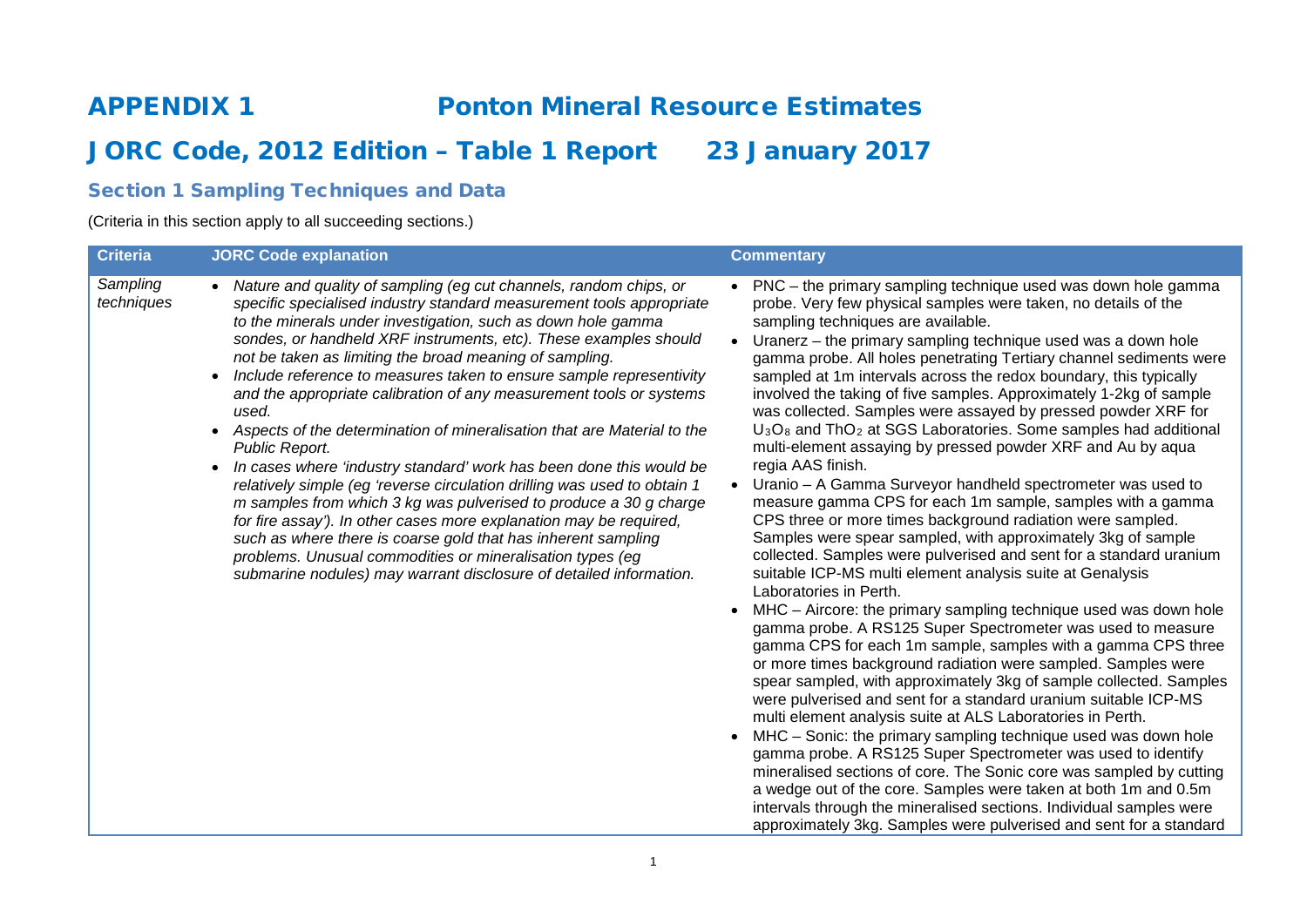| <b>Criteria</b>                                         | <b>JORC Code explanation</b>                                                                                                                                                                                                                                                                                                                                                                                                                                                                                    | <b>Commentary</b>                                                                                                                                                                                                                                                                                                                                                                                                                                                                                                                                                                              |
|---------------------------------------------------------|-----------------------------------------------------------------------------------------------------------------------------------------------------------------------------------------------------------------------------------------------------------------------------------------------------------------------------------------------------------------------------------------------------------------------------------------------------------------------------------------------------------------|------------------------------------------------------------------------------------------------------------------------------------------------------------------------------------------------------------------------------------------------------------------------------------------------------------------------------------------------------------------------------------------------------------------------------------------------------------------------------------------------------------------------------------------------------------------------------------------------|
|                                                         |                                                                                                                                                                                                                                                                                                                                                                                                                                                                                                                 | uranium suitable ICP-MS multi element analysis suite at ALS<br>Laboratories in Perth.                                                                                                                                                                                                                                                                                                                                                                                                                                                                                                          |
| <b>Drilling</b><br>techniques                           | Drill type (eg core, reverse circulation, open-hole hammer, rotary air<br>blast, auger, Bangka, sonic, etc) and details (eg core diameter, triple<br>or standard tube, depth of diamond tails, face-sampling bit or other<br>type, whether core is oriented and if so, by what method, etc).                                                                                                                                                                                                                    | PNC - Aircore<br>Uranerz - Aircore/RC<br>Uranio - Aircore, NQ (71mm) Diameter holes, face sampling bit.<br>MHC - Aircore, NQ (71mm) Diameter holes, face sampling Wallis<br>Drilling proprietary vacuum bit.<br>MHC - Sonic core - hole diameter 170mm, core barrel 3m in length<br>with 100mm internal diameter.                                                                                                                                                                                                                                                                              |
| Drill sample<br>recovery                                | Method of recording and assessing core and chip sample recoveries<br>and results assessed.<br>• Measures taken to maximise sample recovery and ensure<br>representative nature of the samples.<br>Whether a relationship exists between sample recovery and grade<br>$\bullet$<br>and whether sample bias may have occurred due to preferential<br>loss/gain of fine/coarse material.                                                                                                                           | PNC - Aircore: No details regarding drill sample recovery are<br>available.<br>Uranerz - Aircore: No details regarding drill sample recovery are<br>available.<br>• Uranio and MHC Aircore: Recovery of samples within wet sands was<br>poor, which was expected.<br>MHC Sonic: Sonic core recovery was excellent ~100%. MHC Sonic<br>holes were gamma logged.<br>Due to poor sample recovery, all MHC holes were gamma logged.<br>In general, it was observed that poor sample recovery was reflected<br>in lower assay values, most likely due to the preferential loss of fine<br>material. |
| Logging                                                 | Whether core and chip samples have been geologically and<br>$\bullet$<br>geotechnically logged to a level of detail to support appropriate<br>Mineral Resource estimation, mining studies and metallurgical<br>studies.<br>Whether logging is qualitative or quantitative in nature. Core (or<br>costean, channel, etc) photography.<br>The total length and percentage of the relevant intersections logged.                                                                                                   | All holes were 100% geologically logged to an appropriate level of<br>detail with respect to the style of mineralisation. No geotechnical<br>logging was undertaken due to expected future extraction method<br>being by In Situ Recovery (ISR). Aircore holes were logged to a<br>minimum of 1m scale. The Sonic core holes were logged per the<br>differing geological lengths. Sonic core was photographed                                                                                                                                                                                  |
| Sub-sampling<br>techniques<br>and sample<br>preparation | If core, whether cut or sawn and whether quarter, half or all core<br>$\bullet$<br>taken.<br>• If non-core, whether riffled, tube sampled, rotary split, etc and<br>whether sampled wet or dry.<br>• For all sample types, the nature, quality and appropriateness of the<br>sample preparation technique.<br>Quality control procedures adopted for all sub-sampling stages to<br>$\bullet$<br>maximise representivity of samples.<br>• Measures taken to ensure that the sampling is representative of the in | PNC - Very few drill chip samples were collected, no details of<br>sampling techniques, sample preparation etc are available.<br>Uranerz – no details of the sampling techniques, sample preparation<br>etc are available.<br>Uranio – 1m sample piles were laid on the ground and spear<br>sampled. Certified standards were used and duplicate sampling was<br>undertaken.<br>MHC Aircore - Samples were collected off the drill rig into polyweave<br>bags as most samples were wet. Polyweave bags were laid on their                                                                      |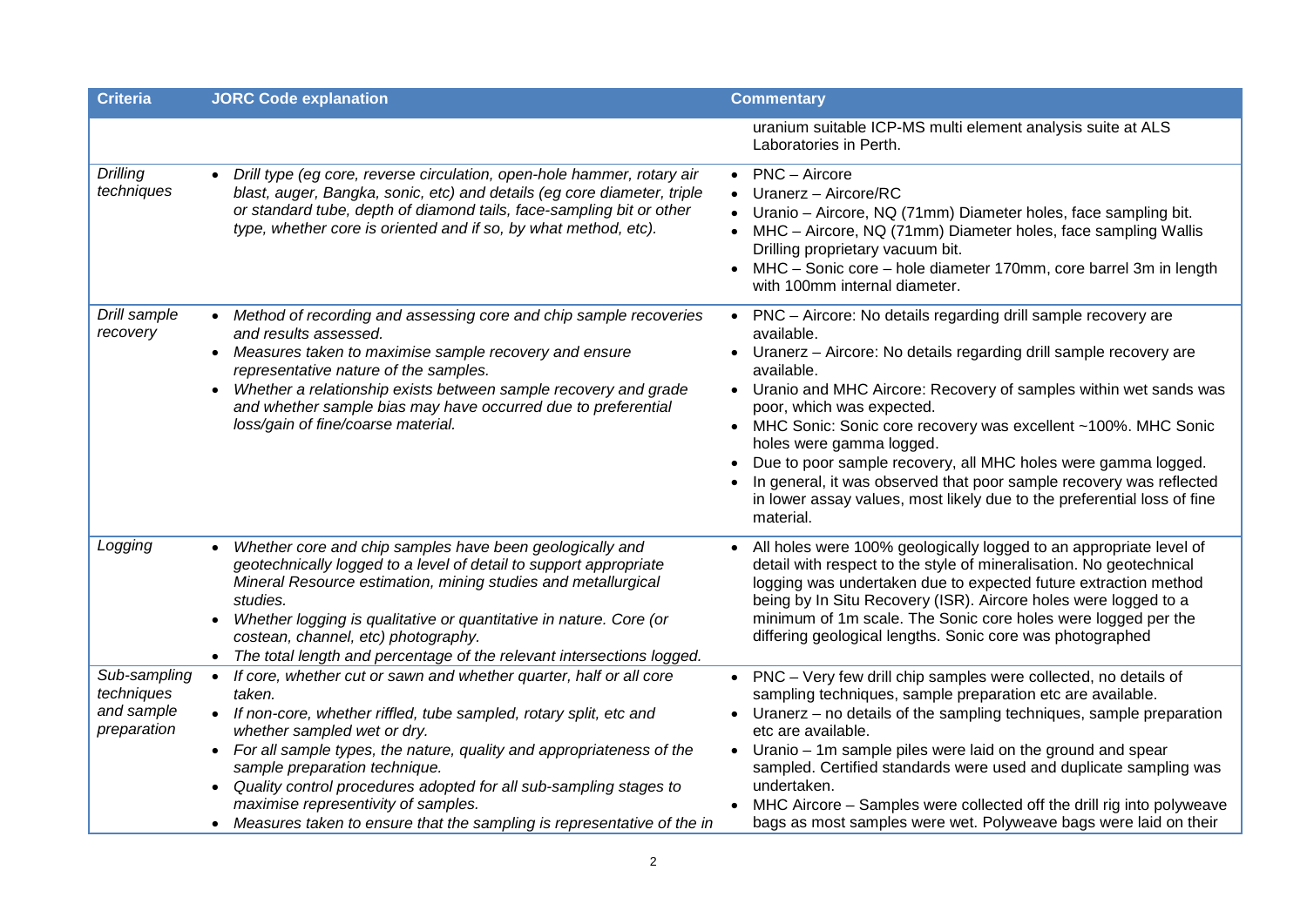| <b>Criteria</b>                                        | <b>JORC Code explanation</b>                                                                                                                                                                                                                                                                                                                                                                                                                                                                                                                                                                                                | <b>Commentary</b>                                                                                                                                                                                                                                                                                                                                                                                                                                                                                                                                                                                                                                                                                                                                                                                                                                                                                                                                                                                                                                                                                                                                                                                                                                                                                                                                                                                                                                                                                                                                                                                                                                                                                                                                                                                                                                                                                                                                                                                                                                                   |
|--------------------------------------------------------|-----------------------------------------------------------------------------------------------------------------------------------------------------------------------------------------------------------------------------------------------------------------------------------------------------------------------------------------------------------------------------------------------------------------------------------------------------------------------------------------------------------------------------------------------------------------------------------------------------------------------------|---------------------------------------------------------------------------------------------------------------------------------------------------------------------------------------------------------------------------------------------------------------------------------------------------------------------------------------------------------------------------------------------------------------------------------------------------------------------------------------------------------------------------------------------------------------------------------------------------------------------------------------------------------------------------------------------------------------------------------------------------------------------------------------------------------------------------------------------------------------------------------------------------------------------------------------------------------------------------------------------------------------------------------------------------------------------------------------------------------------------------------------------------------------------------------------------------------------------------------------------------------------------------------------------------------------------------------------------------------------------------------------------------------------------------------------------------------------------------------------------------------------------------------------------------------------------------------------------------------------------------------------------------------------------------------------------------------------------------------------------------------------------------------------------------------------------------------------------------------------------------------------------------------------------------------------------------------------------------------------------------------------------------------------------------------------------|
|                                                        | situ material collected, including for instance results for field<br>duplicate/second-half sampling.<br>Whether sample sizes are appropriate to the grain size of the material .<br>$\bullet$<br>being sampled.                                                                                                                                                                                                                                                                                                                                                                                                             | side and spear sampled from top to bottom of the bag.<br>• MHC Sonic - A wedge sample was cut from the sonic core<br>For MHC Aircore holes three uranium certified standards and one<br>certified blank standard were used as well as field duplicate sampling<br>undertaken. For the Sonic core samples three uranium certified<br>standards and one certified blank standard were used, field duplicate<br>sampling was undertaken.<br>Sample sizes were considered appropriate for the grain size of the<br>material being sampled.                                                                                                                                                                                                                                                                                                                                                                                                                                                                                                                                                                                                                                                                                                                                                                                                                                                                                                                                                                                                                                                                                                                                                                                                                                                                                                                                                                                                                                                                                                                              |
| Quality of<br>assay data<br>and<br>laboratory<br>tests | The nature, quality and appropriateness of the assaying and<br>laboratory procedures used and whether the technique is considered<br>partial or total.<br>• For geophysical tools, spectrometers, handheld XRF instruments, etc,<br>the parameters used in determining the analysis including instrument<br>make and model, reading times, calibrations factors applied and their<br>derivation, etc.<br>Nature of quality control procedures adopted (eg standards, blanks,<br>duplicates, external laboratory checks) and whether acceptable levels<br>of accuracy (ie lack of bias) and precision have been established. | • PNC – PNC personnel undertook the down hole gamma logging<br>using 3 calibrated gamma probes (816/817/819) with a Middilogger<br>system. The hardcopy down hole gamma logs were scanned and<br>digitised. The gamma data was processed by David Wilson of 3D<br>Exploration Pty Ltd, providing $eU_3O_8$ and deconvolved $eU_3O_8$ .<br>Uranerz – Down hole gamma logging was undertaken using a Mount<br>$\bullet$<br>Sopris 1000 gamma logger. The down hole gamma logs were<br>recorded on to paper. Gamma CPS values have been digitally<br>compiled into 0.5m intervals. At present no conversion is available for<br>gamma CPS to eU <sub>3</sub> O <sub>8</sub> .<br>MHC - First phase of down hole gamma logging was undertaken by<br>Down Under Surveys using gamma probes S939 and S791. The<br>gamma probes were calibrated at the Adelaide calibration pits.<br>Gamma data was collected in 2cm intervals. The gamma data was<br>processed by David Wilson of 3D Exploration Pty Ltd, providing<br>$eU_3O_8$ and deconvolved $eU_3O_8$ . Aircore holes were logged inside NQ<br>(71mm) diameter rods), a number of holes were logged open hole,<br>but on most occasions the hole closed up.<br>• MHC - Second phase of down hole gamma logging was undertaken<br>by Geoscience Associates Australia Pty Ltd utilizing 38mm natural<br>gamma probes (calibrated probes SSG01 and SSG02). Gamma data<br>was collected in 1cm intervals. The gamma data was processed by<br>Geoscience Associates Australia Pty Ltd, providing eU <sub>3</sub> O <sub>8</sub> and<br>deconvolved $eU_3O_8$ . The Aircore holes were logged inside NQ<br>(71mm) diameter rods, a number of holes were logged open hole, but<br>on most occasions the hole closed up. The Sonic holes were logged<br>within 50mm PVC casing in a 170mm diameter drill hole.<br>• MHC - Third phase of down hole gamma logging was undertaken by<br>Wallis Drilling personnel using the Reflex EZ40 system. The gamma<br>probe was calibrated at the Adelaide calibration pits. Gamma data |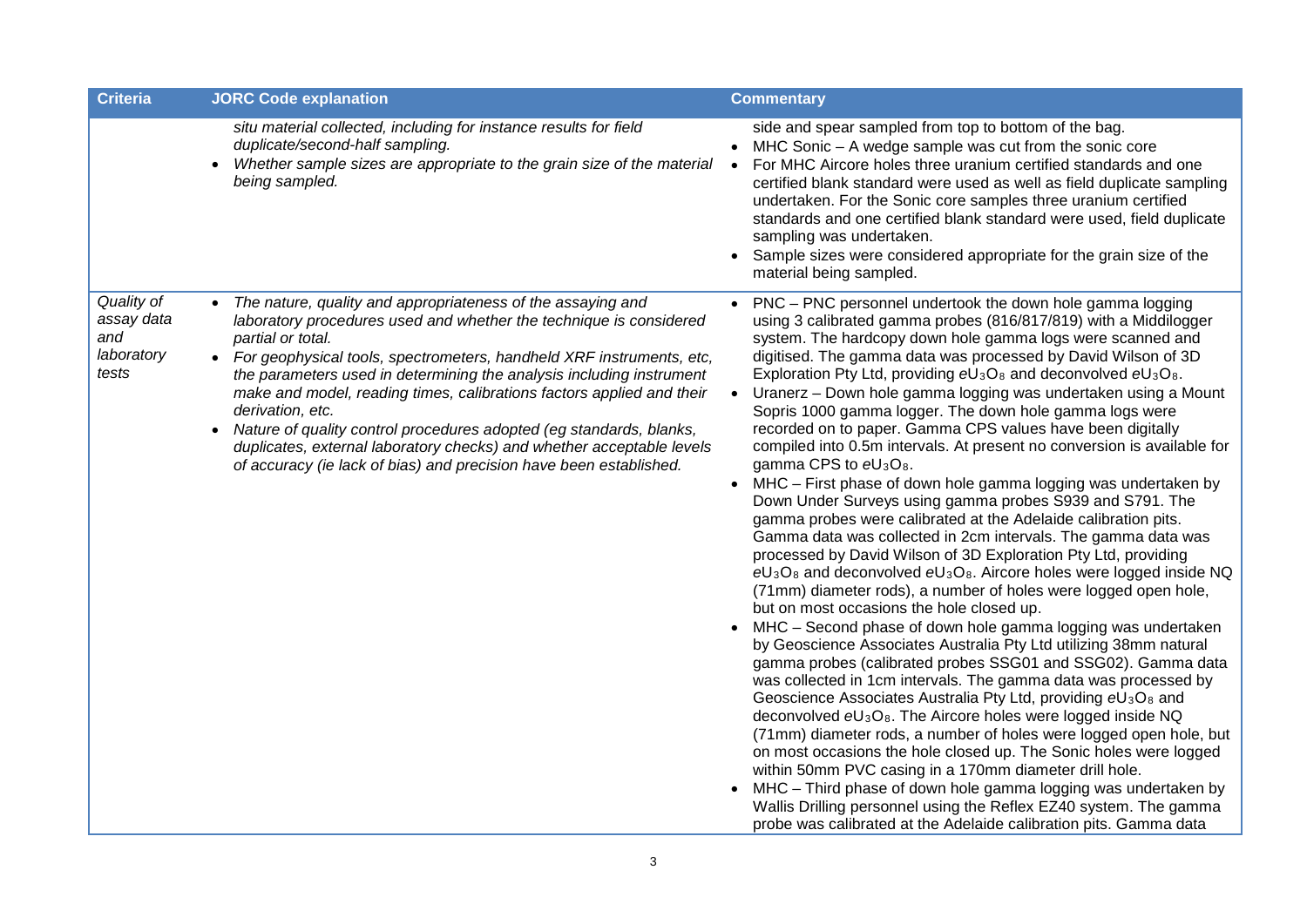| <b>Criteria</b>                             | <b>JORC Code explanation</b>                                                                                                                                                                                                                                                                                                     | <b>Commentary</b>                                                                                                                                                                                                                                                                                                                                                                                                                                                                                                                                                                                                                                                                                                                                                                                                                                                                                                                                                                                                                                                                                                                                       |
|---------------------------------------------|----------------------------------------------------------------------------------------------------------------------------------------------------------------------------------------------------------------------------------------------------------------------------------------------------------------------------------|---------------------------------------------------------------------------------------------------------------------------------------------------------------------------------------------------------------------------------------------------------------------------------------------------------------------------------------------------------------------------------------------------------------------------------------------------------------------------------------------------------------------------------------------------------------------------------------------------------------------------------------------------------------------------------------------------------------------------------------------------------------------------------------------------------------------------------------------------------------------------------------------------------------------------------------------------------------------------------------------------------------------------------------------------------------------------------------------------------------------------------------------------------|
|                                             |                                                                                                                                                                                                                                                                                                                                  | was collected in 2cm intervals. The gamma data was processed by<br>David Wilson of 3D Exploration Pty Ltd, providing eU <sub>3</sub> O <sub>8</sub> and<br>deconvolved eU <sub>3</sub> O <sub>8</sub> .<br>For chemical analyses of Uranio Aircore holes two uranium standards<br>$\bullet$<br>were used at a frequency of at least 1 in 20 samples. Field Duplicate<br>samples were also taken at a minimum frequency of 1 in 20 samples.<br>For chemical analyses of MHC Aircore holes three uranium standards<br>and one blank standard were used at a frequency of at least 1 in 20<br>samples. Field Duplicate samples were also taken at a minimum<br>frequency of 1 in 20 samples. For the Sonic core samples three<br>uranium standards and one black standard were used at a frequency<br>of at least 1 in 20 samples. All 1m sample intervals were duplicated<br>by 2 x 0.5m intervals.<br>All standards, blanks and field duplicates were checked for<br>acceptable accuracy and laboratory results were only accepted once<br>these were met. The internal laboratory standards, blanks and pulp<br>duplicates were also routinely checked. |
| Verification of<br>sampling and<br>assaying | The verification of significant intersections by either independent or<br>$\bullet$<br>alternative company personnel.<br>• The use of twinned holes.<br>Documentation of primary data, data entry procedures, data<br>verification, data storage (physical and electronic) protocols.<br>• Discuss any adjustment to assay data. | • MHC undertook a program of twin holes, where Sonic holes twinned<br>a selection of mineralised Aircore holes.<br>MHC undertook a second program of twin holes where six of the<br>sonic holes were twinned by Aircore holes to gain additional gamma<br>data for development of an appropriate disequilibrium factor.                                                                                                                                                                                                                                                                                                                                                                                                                                                                                                                                                                                                                                                                                                                                                                                                                                 |
| Location of<br>data points                  | Accuracy and quality of surveys used to locate drill holes (collar and<br>down-hole surveys), trenches, mine workings and other locations<br>used in Mineral Resource estimation.<br>Specification of the grid system used.<br>Quality and adequacy of topographic control.                                                      | • PNC holes had been surveyed by theodolite, hole collars where<br>visible were checked by handheld GPS.<br>• Uranerz holes were in a local grid, which was transformed to GDA 94<br>Zone 51 using located drill collars surveyed by hand held GPS. Most<br>holes in the Shelf area were located by hand held GPS ±5m<br>accuracy.<br>• Uranio and MHC holes were surveyed by hand held GPS ±5m<br>accuracy.<br>• All holes are vertical no down hole surveying was undertaken<br>Grid system: GDA 94 Zone 51<br>• SRTM data was used to provide topographic control.                                                                                                                                                                                                                                                                                                                                                                                                                                                                                                                                                                                   |
| Data spacing<br>and<br>distribution         | Data spacing for reporting of Exploration Results.<br>$\bullet$<br>Whether the data spacing and distribution is sufficient to establish the<br>degree of geological and grade continuity appropriate for the Mineral                                                                                                             | PNC the average drill spacing is 100m x 500m, which is considered<br>$\bullet$<br>appropriate for Inferred category Mineral Resource estimation taking<br>into consideration the style of mineralisation.                                                                                                                                                                                                                                                                                                                                                                                                                                                                                                                                                                                                                                                                                                                                                                                                                                                                                                                                               |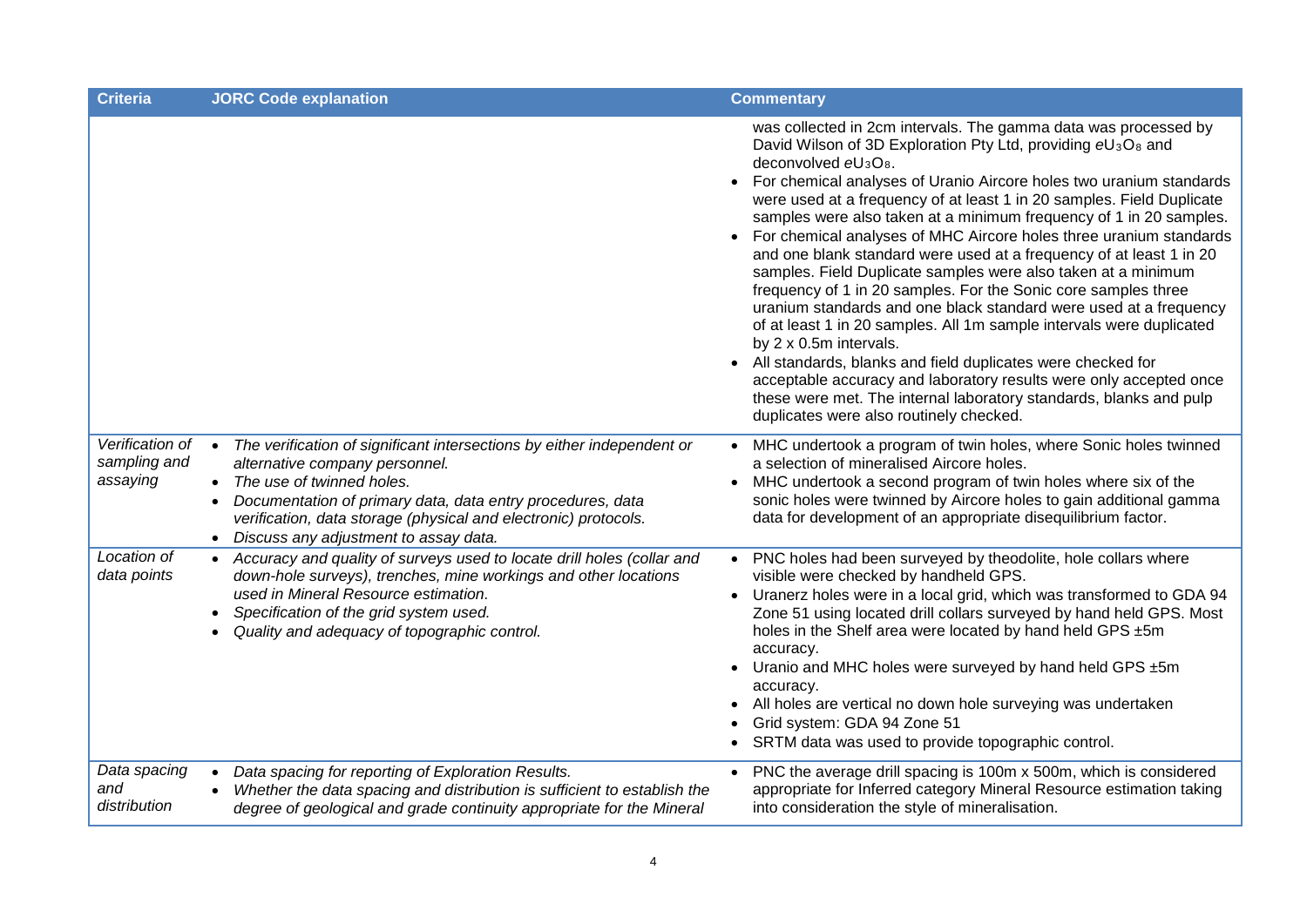| <b>Criteria</b>                                                     | <b>JORC Code explanation</b>                                                                                                                                                                                                                                                                                                                                                                                   | <b>Commentary</b>                                                                                                                                                                                                                                                                                                                                                                                                                                                                                                                                                                                                                                                                                                                                                                                                                                                                                           |
|---------------------------------------------------------------------|----------------------------------------------------------------------------------------------------------------------------------------------------------------------------------------------------------------------------------------------------------------------------------------------------------------------------------------------------------------------------------------------------------------|-------------------------------------------------------------------------------------------------------------------------------------------------------------------------------------------------------------------------------------------------------------------------------------------------------------------------------------------------------------------------------------------------------------------------------------------------------------------------------------------------------------------------------------------------------------------------------------------------------------------------------------------------------------------------------------------------------------------------------------------------------------------------------------------------------------------------------------------------------------------------------------------------------------|
|                                                                     | Resource and Ore Reserve estimation procedure(s) and<br>classifications applied.<br>Whether sample compositing has been applied.                                                                                                                                                                                                                                                                               | • Uranerz drill spacing in the Shelf prospect area is generally 200m x<br>400m, with some 100m spaced holes, which has been infilled by<br>Uranio and MHC drilling. Combined with the later drilling the drill<br>spacing is considered appropriate for Inferred category Mineral<br>Resource estimation taking into consideration the style of<br>mineralisation.<br>Uranio & MHC drilling was conducted on 100m x 400m drill centres in<br>mineralised sections of the palaeochannel, on 200m x 400m spacings<br>in prospective palaeochannels and 200m x 800m spacings for<br>reconnaissance exploration.<br>• The 100m x 400m spaced drilling is considered appropriate for<br>Inferred category Mineral Resource estimation taking into<br>consideration the style of mineralisation.<br>No sample compositing was undertaken of chemical assays.<br>Gamma derived $eU_3O_8$ analyses were composited. |
| Orientation of<br>data in<br>relation to<br>geological<br>structure | Whether the orientation of sampling achieves unbiased sampling of<br>$\bullet$<br>possible structures and the extent to which this is known, considering<br>the deposit type.<br>If the relationship between the drilling orientation and the orientation<br>$\bullet$<br>of key mineralised structures is considered to have introduced a<br>sampling bias, this should be assessed and reported if material. | • The mineralisation is interpreted to be a flat lying tabular body, all<br>holes being vertical intersect the mineralisation perpendicular to its<br>orientation. All intercepts are true width.                                                                                                                                                                                                                                                                                                                                                                                                                                                                                                                                                                                                                                                                                                           |
| Sample<br>security                                                  | The measures taken to ensure sample security.                                                                                                                                                                                                                                                                                                                                                                  | • PNC and Uranerz - the sample security measures undertaken are<br>unknown.<br>• Uranio samples were transported in secured drums to Kalgoorlie by<br>Uranio personnel and then by courier to laboratory in Perth.<br>MHC personnel delivered MHC samples directly to the ALS<br>laboratory in Kalgoorlie where they were transported to Perth by ALS.                                                                                                                                                                                                                                                                                                                                                                                                                                                                                                                                                      |
| Audits or<br>reviews                                                | • The results of any audits or reviews of sampling techniques and data.                                                                                                                                                                                                                                                                                                                                        | MHC's review of Uranio's sampling determined that any assays could<br>only act as a guide to $U_3O_8$ grade due to poor sample recovery in the<br>palaeochannel wet sand material. Down hole gamma logging was<br>considered to be the preferred primary method for determining U <sub>3</sub> O <sub>8</sub><br>via equivalent $U_3O_8$ (eU <sub>3</sub> O <sub>8</sub> ). This was confirmed by the Sonic holes,<br>which twinned mineralised Aircore holes, where the Sonic holes with<br>excellent recovery returned higher assay results.                                                                                                                                                                                                                                                                                                                                                              |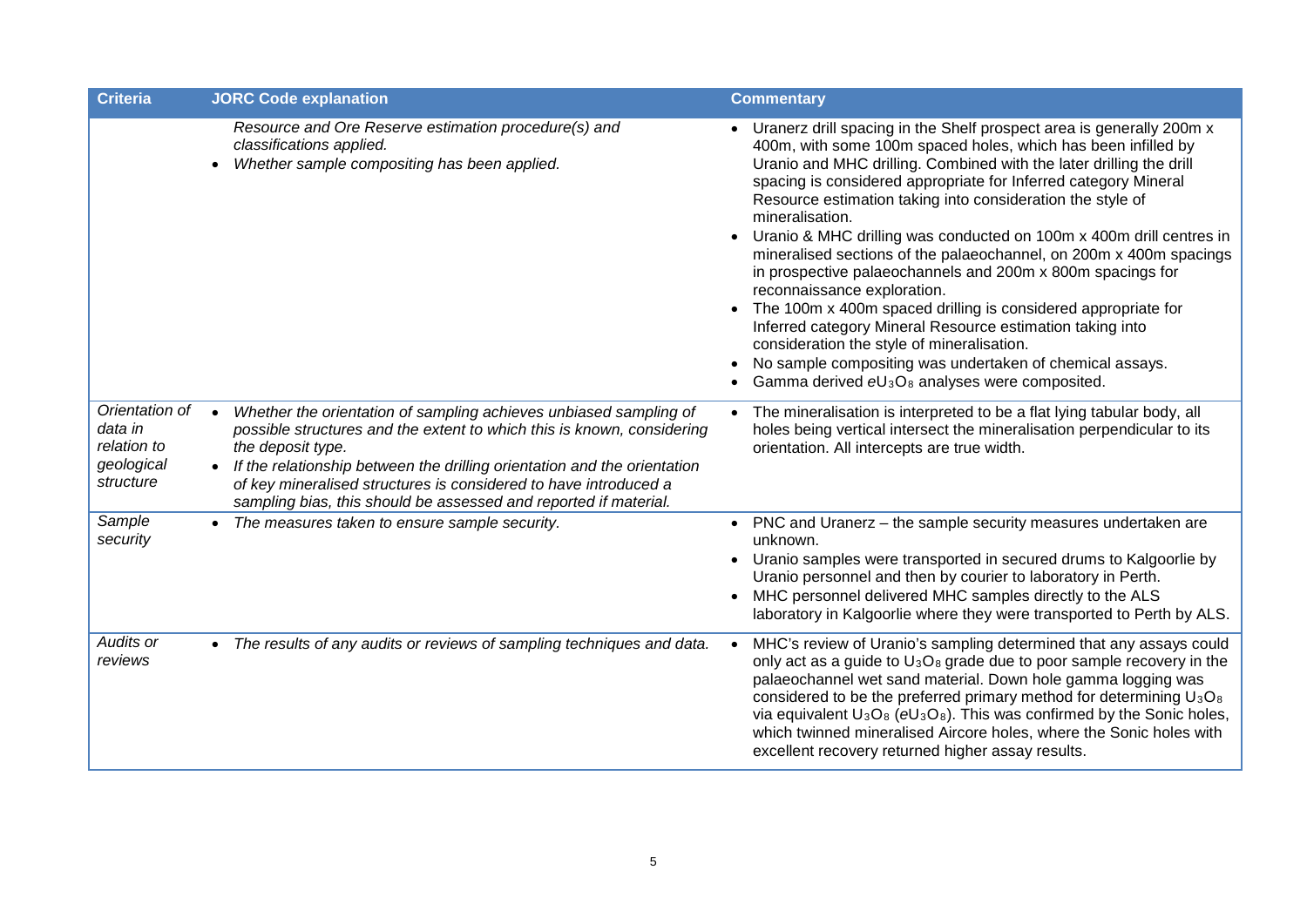# Section 2 Reporting of Exploration Results

(Criteria listed in the preceding section also apply to this section.)

| <b>Criteria</b>                                  | <b>JORC Code explanation</b>                                                                                                                                                                                                                                                                                                                                                                                                                                                                                                                                                                                                                                                                                                                                   | <b>Commentary</b>                                                                                                                                                                                                                                                                                                                                                                                                                                                     |
|--------------------------------------------------|----------------------------------------------------------------------------------------------------------------------------------------------------------------------------------------------------------------------------------------------------------------------------------------------------------------------------------------------------------------------------------------------------------------------------------------------------------------------------------------------------------------------------------------------------------------------------------------------------------------------------------------------------------------------------------------------------------------------------------------------------------------|-----------------------------------------------------------------------------------------------------------------------------------------------------------------------------------------------------------------------------------------------------------------------------------------------------------------------------------------------------------------------------------------------------------------------------------------------------------------------|
| Mineral<br>tenement and<br>land tenure<br>status | Type, reference name/number, location and ownership including<br>agreements or material issues with third parties such as joint<br>ventures, partnerships, overriding royalties, native title interests,<br>historical sites, wilderness or national park and environmental<br>settings.<br>The security of the tenure held at the time of reporting along with any<br>$\bullet$<br>known impediments to obtaining a licence to operate in the area.                                                                                                                                                                                                                                                                                                           | • The Ponton Project is located on Exploration Licences E39/1143,<br>E39/1782, E28/1523 and E28/1898.<br>MHC holds 100% interest in all tenements, with all licences held in<br>$\bullet$<br>good standing at time of writing.<br>E28/1898 is partly located within the Queen Victoria Spring Nature<br>Reserve (QVSNR), where ministerial consent is required to undertake<br>exploration activities. The Double 8 Mineral Resource is entirely<br>within the QVSNR. |
| Exploration<br>done by other<br>parties          | Acknowledgment and appraisal of exploration by other parties.<br>$\bullet$                                                                                                                                                                                                                                                                                                                                                                                                                                                                                                                                                                                                                                                                                     | Historical exploration within the area has been undertaken by PNC<br>and Uranerz. Uranio became MHC through a merger.                                                                                                                                                                                                                                                                                                                                                 |
| Geology                                          | Deposit type, geological setting and style of mineralisation.                                                                                                                                                                                                                                                                                                                                                                                                                                                                                                                                                                                                                                                                                                  | Tabular reduced sand hosted palaeochannel uranium deposit.<br>Mineralisation is hosted within carbonaceous sand under a clay cap<br>layer. The base of the palaeochannel is weathered/fresh granite.                                                                                                                                                                                                                                                                  |
| Drill hole<br><b>Information</b>                 | A summary of all information material to the understanding of the<br>exploration results including a tabulation of the following information<br>for all Material drill holes:<br>easting and northing of the drill hole collar<br>$\circ$<br>elevation or RL (Reduced Level - elevation above sea level in<br>$\circ$<br>metres) of the drill hole collar<br>dip and azimuth of the hole<br>$\circ$<br>down hole length and interception depth<br>$\Omega$<br>hole length.<br>$\circ$<br>If the exclusion of this information is justified on the basis that the<br>$\bullet$<br>information is not Material and this exclusion does not detract from<br>the understanding of the report, the Competent Person should clearly<br>explain why this is the case. | Refer to body of report.                                                                                                                                                                                                                                                                                                                                                                                                                                              |
| Data<br>aggregation<br>methods                   | In reporting Exploration Results, weighting averaging techniques,<br>$\bullet$<br>maximum and/or minimum grade truncations (eg cutting of high<br>grades) and cut-off grades are usually Material and should be stated.<br>Where aggregate intercepts incorporate short lengths of high grade<br>$\bullet$<br>results and longer lengths of low grade results, the procedure used<br>for such aggregation should be stated and some typical examples of                                                                                                                                                                                                                                                                                                        | $eU_3O_8$ intercepts are length weighted averages.<br>$\bullet$<br>• Chemical assay $U_3O_8$ intercepts are length weighted averages.<br>High grade $U_3O_8$ intervals are reported as included intervals.<br>• Chemical U was converted to $U_3O_8$ using a factor of 1.1792                                                                                                                                                                                         |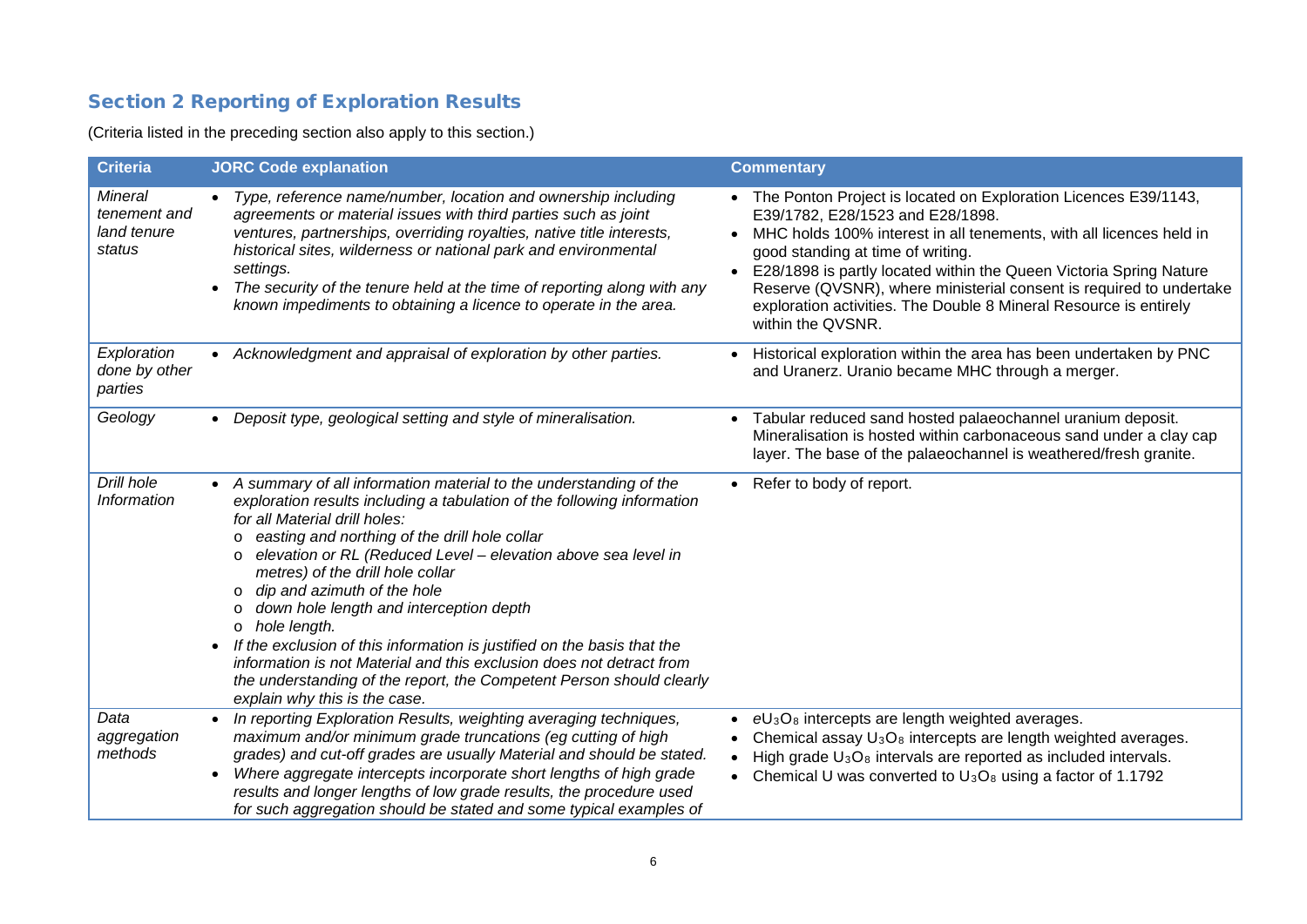| <b>Criteria</b>                                                                 | <b>JORC Code explanation</b>                                                                                                                                                                                                                                                                                                                                                                                        | <b>Commentary</b>                                                                                                                                                                                                                                                                                                                                                                                                                                                                                                                                                                                                                                                                                                                                                                                                                                                             |
|---------------------------------------------------------------------------------|---------------------------------------------------------------------------------------------------------------------------------------------------------------------------------------------------------------------------------------------------------------------------------------------------------------------------------------------------------------------------------------------------------------------|-------------------------------------------------------------------------------------------------------------------------------------------------------------------------------------------------------------------------------------------------------------------------------------------------------------------------------------------------------------------------------------------------------------------------------------------------------------------------------------------------------------------------------------------------------------------------------------------------------------------------------------------------------------------------------------------------------------------------------------------------------------------------------------------------------------------------------------------------------------------------------|
|                                                                                 | such aggregations should be shown in detail.<br>The assumptions used for any reporting of metal equivalent values<br>$\bullet$<br>should be clearly stated.                                                                                                                                                                                                                                                         |                                                                                                                                                                                                                                                                                                                                                                                                                                                                                                                                                                                                                                                                                                                                                                                                                                                                               |
| Relationship<br>between<br>mineralisation<br>widths and<br>intercept<br>lengths | These relationships are particularly important in the reporting of<br><b>Exploration Results.</b><br>If the geometry of the mineralisation with respect to the drill hole<br>$\bullet$<br>angle is known, its nature should be reported.<br>• If it is not known and only the down hole lengths are reported, there<br>should be a clear statement to this effect (eg 'down hole length, true<br>width not known'). | Mineralised intercepts are true widths, with the vertical holes<br>intersecting the flat lying mineralisation perpendicularly.                                                                                                                                                                                                                                                                                                                                                                                                                                                                                                                                                                                                                                                                                                                                                |
| Diagrams                                                                        | Appropriate maps and sections (with scales) and tabulations of<br>intercepts should be included for any significant discovery being<br>reported These should include, but not be limited to a plan view of<br>drill hole collar locations and appropriate sectional views.                                                                                                                                          | • Refer to Figures in the body of the report.                                                                                                                                                                                                                                                                                                                                                                                                                                                                                                                                                                                                                                                                                                                                                                                                                                 |
| <b>Balanced</b><br>reporting                                                    | Where comprehensive reporting of all Exploration Results is not<br>$\bullet$<br>practicable, representative reporting of both low and high grades<br>and/or widths should be practiced to avoid misleading reporting of<br><b>Exploration Results.</b>                                                                                                                                                              | • All results reported are representative.                                                                                                                                                                                                                                                                                                                                                                                                                                                                                                                                                                                                                                                                                                                                                                                                                                    |
| Other<br>substantive<br>exploration<br>data                                     | Other exploration data, if meaningful and material, should be reported<br>including (but not limited to): geological observations; geophysical<br>survey results; geochemical survey results; bulk samples - size and<br>method of treatment; metallurgical test results; bulk density,<br>groundwater, geotechnical and rock characteristics; potential<br>deleterious or contaminating substances.                | MHC has undertaken disequilibrium test work on Aircore and Sonic<br>core samples at ANSTO and Western Radiation Services allowing for<br>a disequilibrium factor to be applied to the raw $eU_3O_8$ .<br>Tetra Tech undertook some preliminary petrological analyses of the<br>Ponton deposits. The mineralogical analysis showed that uranium<br>was predominantly represented by coffinite and davidite. Microprobe<br>analysis of davidite grains detected that lanthanum (La) is the most<br>common rare earth element (REE), with minor amounts of cerium<br>(Ce), yttrium (Y) and erbium (Er). Calcium is common and substitutes<br>REE and probably uranium. Samples analysed demonstrated strong<br>correlation between uranium mineralisation and ilmenite-rutile-pyrite<br>association, as well as uranium being commonly associated with<br>carbonaceous material. |
| Further work                                                                    | The nature and scale of planned further work (eg tests for lateral<br>$\bullet$<br>extensions or depth extensions or large-scale step-out drilling).<br>Diagrams clearly highlighting the areas of possible extensions,<br>$\bullet$<br>including the main geological interpretations and future drilling areas,<br>provided this information is not commercially sensitive.                                        | Follow up work programs will be subject to interpretation of recent<br>and historic results. Further exploration work on the ground at Double<br>8 is subject to access to the QVSNR.                                                                                                                                                                                                                                                                                                                                                                                                                                                                                                                                                                                                                                                                                         |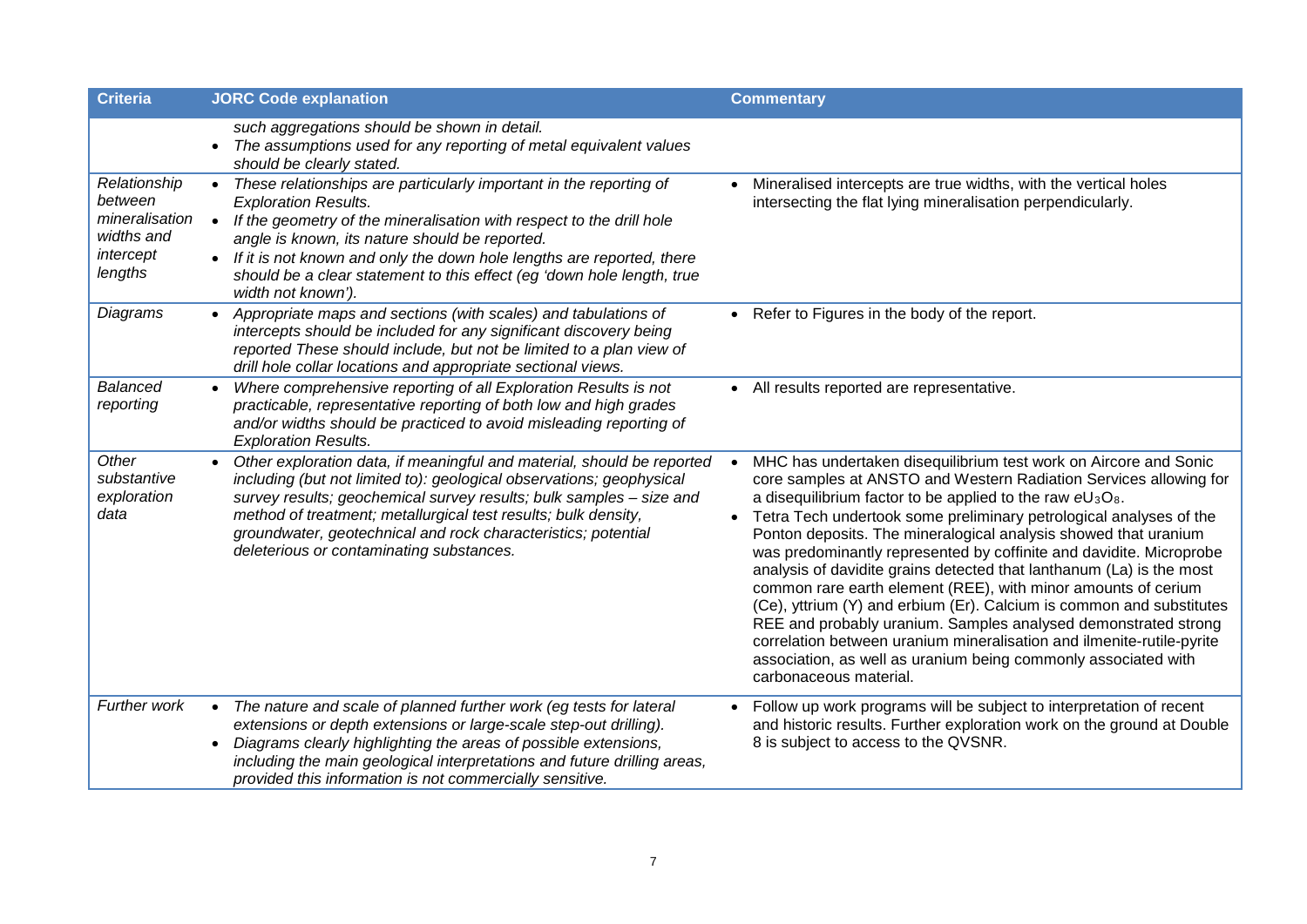## Section 3 Estimation and Reporting of Mineral Resources

(Criteria listed in section 1, and where relevant in section 2, also apply to this section.)

| <b>Criteria</b>       | <b>JORC Code explanation</b>                                                                                                                                                                                                                             | <b>Commentary</b>                                                                                                                                                                                                                                                                                                                                                                                                                                                                                                                                                                                                                                                                                                                                                                                                                                                                                                                                                                                                                                                                                                                                                                                                                                                                                                                                                                                                                                                                                                                                                                                                                                                                                                                                                                                                                   |
|-----------------------|----------------------------------------------------------------------------------------------------------------------------------------------------------------------------------------------------------------------------------------------------------|-------------------------------------------------------------------------------------------------------------------------------------------------------------------------------------------------------------------------------------------------------------------------------------------------------------------------------------------------------------------------------------------------------------------------------------------------------------------------------------------------------------------------------------------------------------------------------------------------------------------------------------------------------------------------------------------------------------------------------------------------------------------------------------------------------------------------------------------------------------------------------------------------------------------------------------------------------------------------------------------------------------------------------------------------------------------------------------------------------------------------------------------------------------------------------------------------------------------------------------------------------------------------------------------------------------------------------------------------------------------------------------------------------------------------------------------------------------------------------------------------------------------------------------------------------------------------------------------------------------------------------------------------------------------------------------------------------------------------------------------------------------------------------------------------------------------------------------|
| Database<br>integrity | • Measures taken to ensure that data has not been corrupted by, for<br>example, transcription or keying errors, between its initial collection<br>and its use for Mineral Resource estimation purposes.<br>Data validation procedures used.<br>$\bullet$ | • Limited validation has been completed to ensure the integrity of the<br>Ponton database, including comparison of some database records to<br>original paper gamma logs, and comparison of gamma derived<br>$eU_3O_8$ values to available chemical assays.<br>The geological logging allows a consistent and coherent interpretation<br>to be generated, and suggests no obvious problems issues with drill<br>hole locations.<br>• Radiometric Disequilibrium Corrections for MHC holes:<br>o Disequilibrium corrections for the MHC aircore holes were<br>derived from a comparison of chemical and radiometric assays<br>for the sonic holes drilled by MHC, as these holes have the<br>most reliable samples.<br>o A Q-Q plot of the chemical and radiometric assays for the MHC<br>sonic holes was divided into three grade ranges based distinct<br>changes in slope, and power curve regressions were fitted to<br>each grade range. Care was taken to ensure a smooth<br>transition for regression formulas from one grade range to the<br>next.<br>o These regressions were then applied to the radiometric assays<br>for the MHC aircore holes and sections of sonic holes missing<br>chemical assays for Stallion, Highway and Shelf deposits.<br>• Radiometric Disequilibrium Corrections for PNC holes:<br>o The average disequilibrium ratio at Double 8 Prospect was<br>unknown by PNC. PNC used several diamond drill core holesto<br>compare the down hole gamma data against chemical assays.<br>From this comparison a calibration factor was determined for<br>conversion of gamma CPS to eU. This calibration factor would<br>also have included any disequilibrium factor.<br>o This correction factor is broadly comparable to that developed<br>for PNC data by Vimy for their nearby Mulga Rocks project. |
| Site visits           | Comment on any site visits undertaken by the Competent Person and<br>the outcome of those visits.<br>If no site visits have been undertaken indicate why this is the case.                                                                               | The current CP has not visited site because the site is remote and<br>$\bullet$<br>there is little to see; the cost of a site visit was not considered justified<br>because little benefit would result.                                                                                                                                                                                                                                                                                                                                                                                                                                                                                                                                                                                                                                                                                                                                                                                                                                                                                                                                                                                                                                                                                                                                                                                                                                                                                                                                                                                                                                                                                                                                                                                                                            |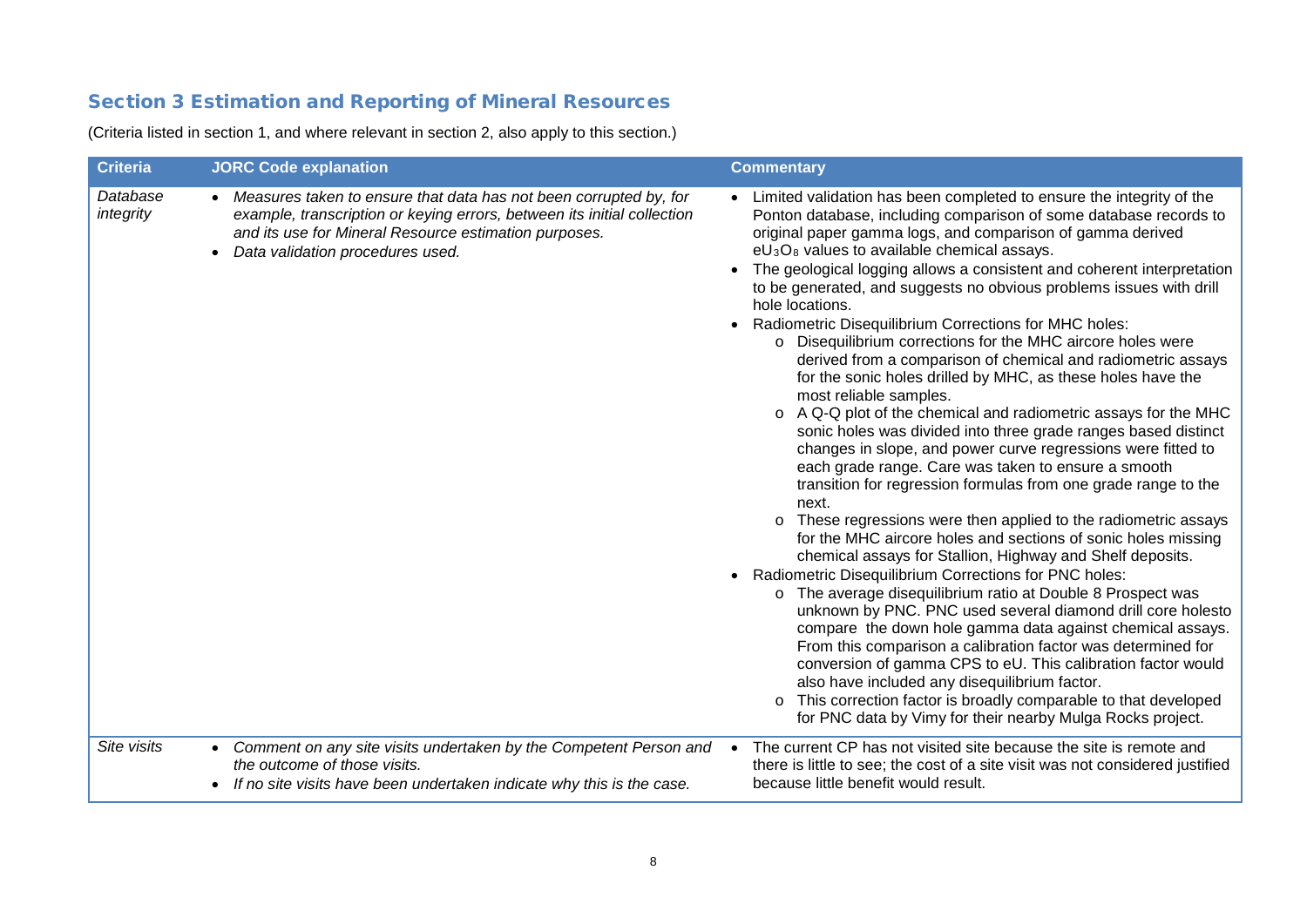| <b>Criteria</b>                           | <b>JORC Code explanation</b>                                                                                                                                                                                                                                                                                                                                                                                                 | <b>Commentary</b>                                                                                                                                                                                                                                                                                                                                                                                                                                                                                                                                                                                                                                                                                                                                                                                                                                                                                                                                                                                                                                                                                                                                                               |
|-------------------------------------------|------------------------------------------------------------------------------------------------------------------------------------------------------------------------------------------------------------------------------------------------------------------------------------------------------------------------------------------------------------------------------------------------------------------------------|---------------------------------------------------------------------------------------------------------------------------------------------------------------------------------------------------------------------------------------------------------------------------------------------------------------------------------------------------------------------------------------------------------------------------------------------------------------------------------------------------------------------------------------------------------------------------------------------------------------------------------------------------------------------------------------------------------------------------------------------------------------------------------------------------------------------------------------------------------------------------------------------------------------------------------------------------------------------------------------------------------------------------------------------------------------------------------------------------------------------------------------------------------------------------------|
| Geological<br>interpretation              | • Confidence in (or conversely, the uncertainty of) the geological<br>interpretation of the mineral deposit.<br>• Nature of the data used and of any assumptions made.<br>The effect, if any, of alternative interpretations on Mineral Resource<br>estimation.<br>The use of geology in guiding and controlling Mineral Resource<br>$\bullet$<br>estimation.<br>The factors affecting continuity both of grade and geology. | • There is a high degree of confidence in the interpreted palaeochannel<br>environment proposed for these deposits.<br>The geological logging reflects this depositional environment and<br>allows a consistent and coherent interpretation to be generated.<br>• There is limited scope for alternative interpretations, which are<br>unlikely to have a significant impact on the Mineral resource<br>estimates.<br>Geology is the primary control on the Mineral resource estimates,<br>with mineralisation entirely constrained to the palaeochannels and<br>generally in the vicinity of the redox boundary.<br>While the continuity of the palaeochannels is well defined by drilling,<br>the uranium mineralisation is less continuous and confined to<br>particular parts of the channels. It would appear that the uranium<br>mineralisation is confined to particular sedimentary facies and/or<br>hydrogeological environments.                                                                                                                                                                                                                                      |
| <b>Dimensions</b>                         | The extent and variability of the Mineral Resource expressed as<br>length (along strike or otherwise), plan width, and depth below<br>surface to the upper and lower limits of the Mineral Resource.                                                                                                                                                                                                                         | At 100ppm $U_3O_8$ cut-off grade, the Main Horizon of the Double 8<br>Mineral Resource is approximately 9,800m along strike, 1,200m in<br>plan width, starts at around 50m below surface and is 5-10m in<br>thickness. There are thinner, less extensive lenses of mineralisation<br>around 12m above and/or below the Main Horizon.<br>At 100ppm U <sub>3</sub> O <sub>8</sub> cut-off grade, the Stallion Mineral Resource consists<br>of irregular lenses of mineralisation up to approximately 800 x 800m<br>in plan extent. Mineralisation typically starts at around 60m below<br>surface and is up to 6m thick.<br>At 100ppm U <sub>3</sub> O <sub>8</sub> cut-off grade, the Highway Mineral Resource<br>consists of irregular lenses of mineralisation up to approximately<br>2,000 x 600m in plan extent. Mineralisation typically starts between<br>20 and 40m below surface and is up to 4m thick.<br>At 100ppm $U_3O_8$ cut-off grade, the Shelf Mineral Resource consists<br>of irregular lenses of mineralisation up to approximately 1,400 x 400m<br>in plan extent. Mineralisation typically starts between 15 and 35m<br>below surface and is up to 2m thick. |
| Estimation<br>and modelling<br>techniques | The nature and appropriateness of the estimation technique(s)<br>$\bullet$<br>applied and key assumptions, including treatment of extreme grade<br>values, domaining, interpolation parameters and maximum distance<br>of extrapolation from data points. If a computer assisted estimation<br>method was chosen include a description of computer software and<br>parameters used.                                          | Samples were composited to 0.5m intervals for analysis and<br>estimation. A combination of chemical and corrected radiometric<br>assays were used for estimation, depending on which was available<br>and considered more reliable. The majority of data for Stallion,<br>Highway and Shelf deposits is corrected radiometric assays for MHC<br>air-core holes, while the Double 8 estimate relied entirely on                                                                                                                                                                                                                                                                                                                                                                                                                                                                                                                                                                                                                                                                                                                                                                  |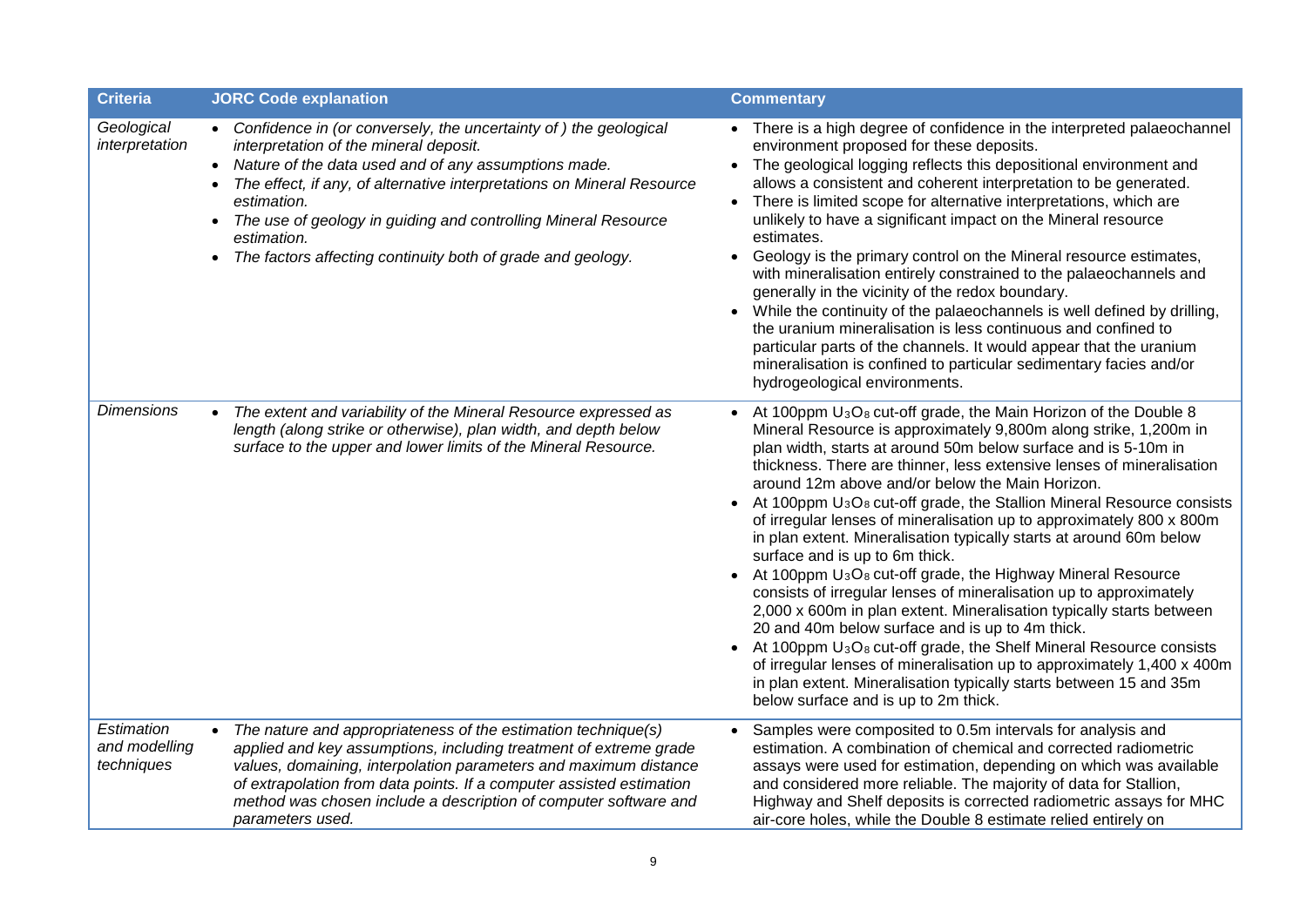| <b>Criteria</b> | <b>JORC Code explanation</b>                                                                                                                                                                                                                                                                                                                                                                                                                                                                                                                                                                                                                                                                                                                                                                                                                                                                                                                                                                                                                                                                       | <b>Commentary</b>                                                                                                                                                                                                                                                                                                                                                                                                                                                                                                                                                                                                                                                                                                                                                                                                                                                                                                                                                                                                                                                                                                                                                                                                                                                                                                                                                                                                                                                                                                                                                                                                                                                                                                                                                                                                                                        |
|-----------------|----------------------------------------------------------------------------------------------------------------------------------------------------------------------------------------------------------------------------------------------------------------------------------------------------------------------------------------------------------------------------------------------------------------------------------------------------------------------------------------------------------------------------------------------------------------------------------------------------------------------------------------------------------------------------------------------------------------------------------------------------------------------------------------------------------------------------------------------------------------------------------------------------------------------------------------------------------------------------------------------------------------------------------------------------------------------------------------------------|----------------------------------------------------------------------------------------------------------------------------------------------------------------------------------------------------------------------------------------------------------------------------------------------------------------------------------------------------------------------------------------------------------------------------------------------------------------------------------------------------------------------------------------------------------------------------------------------------------------------------------------------------------------------------------------------------------------------------------------------------------------------------------------------------------------------------------------------------------------------------------------------------------------------------------------------------------------------------------------------------------------------------------------------------------------------------------------------------------------------------------------------------------------------------------------------------------------------------------------------------------------------------------------------------------------------------------------------------------------------------------------------------------------------------------------------------------------------------------------------------------------------------------------------------------------------------------------------------------------------------------------------------------------------------------------------------------------------------------------------------------------------------------------------------------------------------------------------------------|
|                 | The availability of check estimates, previous estimates and/or mine<br>$\bullet$<br>production records and whether the Mineral Resource estimate takes<br>appropriate account of such data.<br>The assumptions made regarding recovery of by-products.<br>$\bullet$<br>Estimation of deleterious elements or other non-grade variables of<br>economic significance (eg sulphur for acid mine drainage<br>characterisation).<br>In the case of block model interpolation, the block size in relation to<br>$\bullet$<br>the average sample spacing and the search employed.<br>Any assumptions behind modelling of selective mining units.<br>٠<br>Any assumptions about correlation between variables.<br>$\bullet$<br>Description of how the geological interpretation was used to control<br>$\bullet$<br>the resource estimates.<br>Discussion of basis for using or not using grade cutting or capping.<br>$\bullet$<br>The process of validation, the checking process used, the comparison<br>$\bullet$<br>of model data to drill hole data, and use of reconciliation data if<br>available. | corrected radiometric assays for PNC air-core holes.<br>Ordinary kriging was the estimation technique used for all Mineral<br>$\bullet$<br>Resources, which is considered an appropriate method for this style<br>of mineralisation and the moderate skewness of the data.<br>No grade cutting has been used for the Mineral Resource estimates.<br>The coefficients of variation are modest and the most extreme values<br>are in context and do not appear to be outliers with respect to the<br>main body of data.<br>No assumptions have been made regarding the recovery of by-<br>products.<br>There are no deleterious elements or other non-grade variables of<br>economic significance.<br>No assumptions were made about correlation between variables as<br>$\bullet$<br>only uranium was estimated.<br>Estimates for Double 8 were generated using Micromine software,<br>while estimates for Stallion, Highway and Shelf utilised Datamine<br>software.<br>Block model interpolation:<br>$\bullet$<br>o At Double 8, the block size is 200x200x1.0m, while the drill<br>hole spacing is nominally 400x400m (at its closest) with 0.5m<br>samples. Maximum estimation search was 1200x600x2.25m,<br>using a minimum of 4 and maximum of 16 samples in at least 2<br>octants.<br>o At Stallion, the block size is 100x200x1.0m, while the drill hole<br>spacing is 100x400m with 0.5m samples. Maximum estimation<br>search was 450x900x4.0m, using a minimum of 4 and<br>maximum of 16 samples in at least 2 octants.<br>o At Highway, the block size is 200x200x1.0m, while the drill hole<br>spacing is nominally 100x400m with 0.5m samples. Maximum<br>estimation search was 300x1200x3.0m, using a minimum of 4<br>and maximum of 16 samples in at least 4 octants.<br>o At Shelf, the block size is 200x200x1.0m, while the drill hole |

- spacing is nominally 200x400m with 0.5m samples. Maximum estimation search was 300x1200x3.0m, using a minimum of 4 and maximum of 16 samples in at least 4 octants.
- The geological interpretation controlled the resource estimates by restricting all Mineral Resources to palaeochannel profiles.
- No assumptions were made regarding selective mining units or mining dilution as these concepts are not applicable to ISR mining.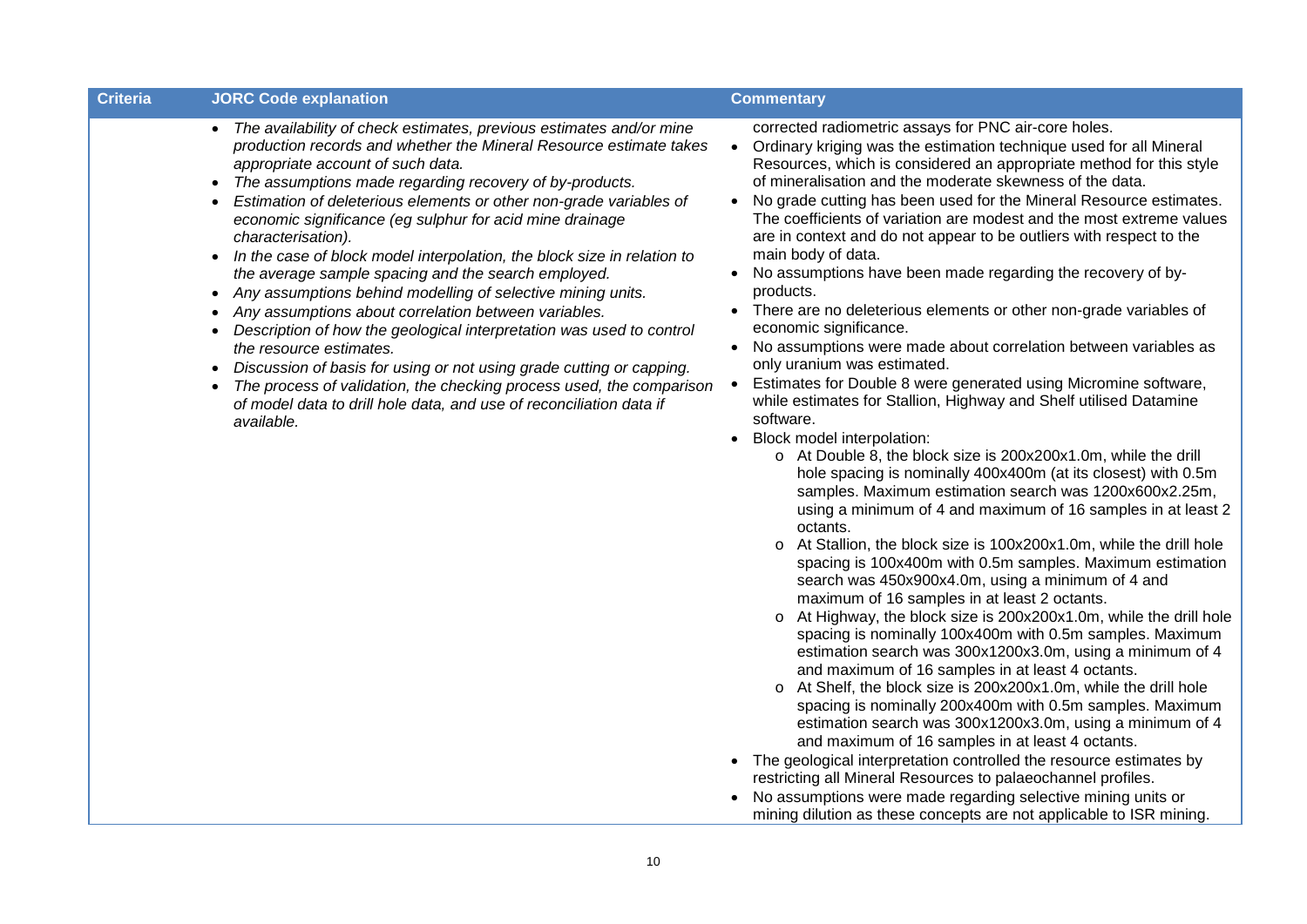| <b>Criteria</b>                              | <b>JORC Code explanation</b>                                                                                                                                                                                                                                                                                                                                                                                                                                                                                                                                                                                                                                                                                          | <b>Commentary</b>                                                                                                                                                                                                                                                                                                                                                              |
|----------------------------------------------|-----------------------------------------------------------------------------------------------------------------------------------------------------------------------------------------------------------------------------------------------------------------------------------------------------------------------------------------------------------------------------------------------------------------------------------------------------------------------------------------------------------------------------------------------------------------------------------------------------------------------------------------------------------------------------------------------------------------------|--------------------------------------------------------------------------------------------------------------------------------------------------------------------------------------------------------------------------------------------------------------------------------------------------------------------------------------------------------------------------------|
|                                              |                                                                                                                                                                                                                                                                                                                                                                                                                                                                                                                                                                                                                                                                                                                       | • All models were validated through visual and statistical comparison of<br>block and drill hole grades, and comparison with previous and/or<br>alternative check estimates. No reconciliation data is available.<br>• The Mineral Resource estimates take appropriate account of previous<br>estimates and are broadly comparable to these alternative estimates.             |
| Moisture                                     | Whether the tonnages are estimated on a dry basis or with natural<br>$\bullet$<br>moisture, and the method of determination of the moisture content.                                                                                                                                                                                                                                                                                                                                                                                                                                                                                                                                                                  | Tonnages are estimated on a dry basis, and moisture content has not<br>been determined.                                                                                                                                                                                                                                                                                        |
| Cut-off<br>parameters                        | The basis of the adopted cut-off grade(s) or quality parameters<br>applied.                                                                                                                                                                                                                                                                                                                                                                                                                                                                                                                                                                                                                                           | • Cut-off grades are based on comparable uranium projects.                                                                                                                                                                                                                                                                                                                     |
| Mining factors<br>or<br>assumptions          | Assumptions made regarding possible mining methods, minimum<br>mining dimensions and internal (or, if applicable, external) mining<br>dilution. It is always necessary as part of the process of determining<br>reasonable prospects for eventual economic extraction to consider<br>potential mining methods, but the assumptions made regarding<br>mining methods and parameters when estimating Mineral Resources<br>may not always be rigorous. Where this is the case, this should be<br>reported with an explanation of the basis of the mining assumptions<br>made.                                                                                                                                            | It is envisaged that the mining method at Ponton will be in-situ<br>recovery (ISR). At this early stage of the project, detailed mining<br>parameters are yet to be determined. No field leaching tests or<br>hydrogeological studies have been undertaken on site to date.                                                                                                    |
| Metallurgical<br>factors or<br>assumptions   | The basis for assumptions or predictions regarding metallurgical<br>amenability. It is always necessary as part of the process of<br>determining reasonable prospects for eventual economic extraction to<br>consider potential metallurgical methods, but the assumptions<br>regarding metallurgical treatment processes and parameters made<br>when reporting Mineral Resources may not always be rigorous.<br>Where this is the case, this should be reported with an explanation of<br>the basis of the metallurgical assumptions made.                                                                                                                                                                           | • A Scoping (Desktop) Study was prepared by Tetra Tech in 2011,<br>outlining an 872 t $U_3O_8$ per annum ISR operation with an assumed<br>recovery of 72.7%. No metallurgical testwork has been completed but<br>some preliminary mineralogical data was available. One issue<br>identified was the high salinity of the groundwater at Ponton.                                |
| Environmen-<br>tal factors or<br>assumptions | Assumptions made regarding possible waste and process residue<br>$\bullet$<br>disposal options. It is always necessary as part of the process of<br>determining reasonable prospects for eventual economic extraction to<br>consider the potential environmental impacts of the mining and<br>processing operation. While at this stage the determination of<br>potential environmental impacts, particularly for a green fields project,<br>may not always be well advanced, the status of early consideration of<br>these potential environmental impacts should be reported. Where<br>these aspects have not been considered this should be reported with<br>an explanation of the environmental assumptions made. | • As a potential ISR operation, no waste rock and minimal process<br>residue will be generated. ISR is a minimal impact mining method and<br>the main issue will be water management.<br>• The Double 8 Mineral Resource is entirely within the Queen Victoria<br>Spring Nature Reserve (QVSNR), where ministerial consent is<br>required to undertake exploration activities. |
| <b>Bulk density</b>                          | Whether assumed or determined. If assumed, the basis for the                                                                                                                                                                                                                                                                                                                                                                                                                                                                                                                                                                                                                                                          | • A bulk density of 1.80t/m3 has been assumed in the Mineral                                                                                                                                                                                                                                                                                                                   |